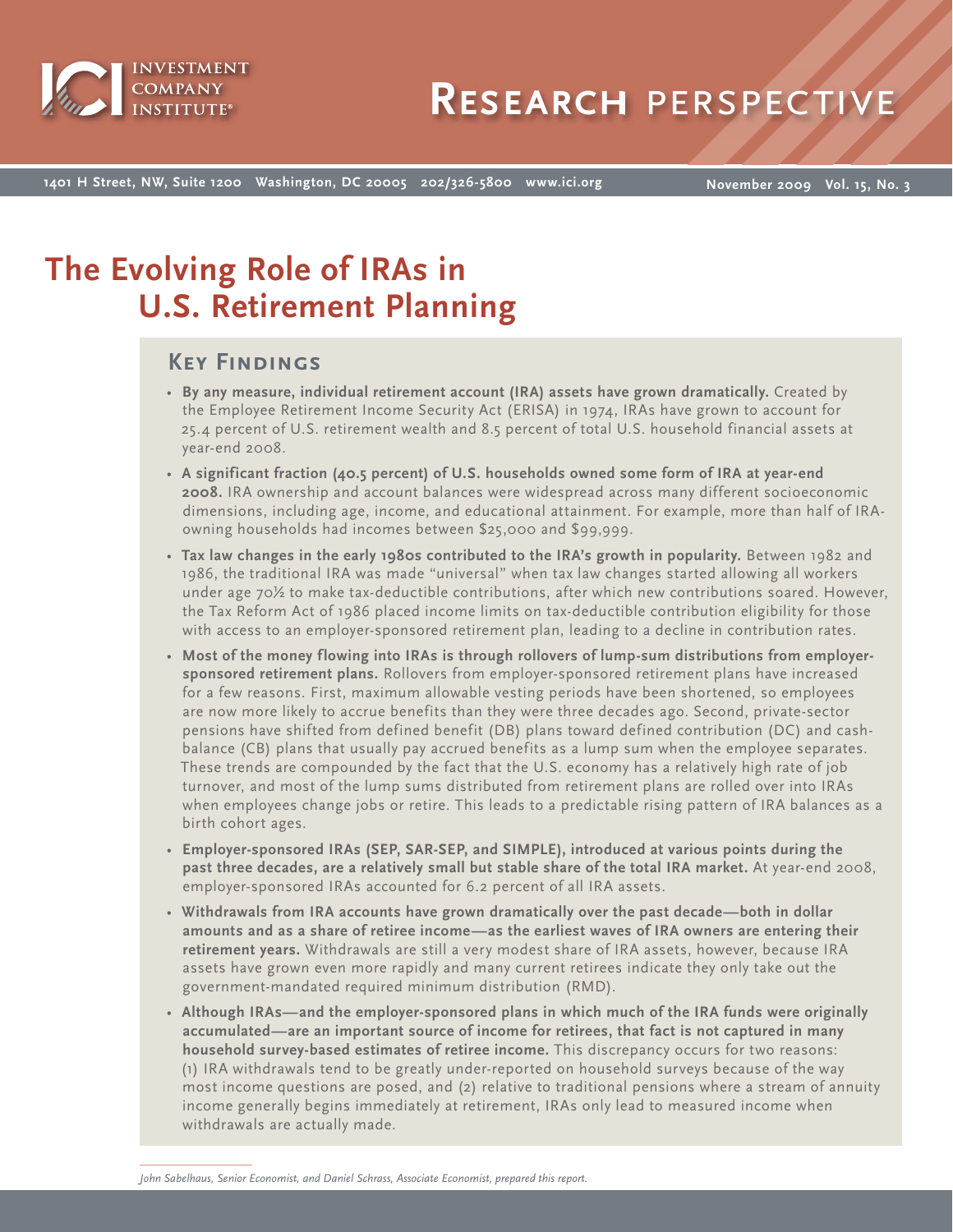# **Table of Contents**

| Characteristics of U.S. Households Owning IRAs                                       |  |  |  |  |
|--------------------------------------------------------------------------------------|--|--|--|--|
|                                                                                      |  |  |  |  |
|                                                                                      |  |  |  |  |
| Influencing Trends on IRA Ownership                                                  |  |  |  |  |
| Demographic trends                                                                   |  |  |  |  |
| Vesting trends                                                                       |  |  |  |  |
| Employer-sponsored retirement plan trends                                            |  |  |  |  |
| Job turnover trends                                                                  |  |  |  |  |
| Trends Lead to Predictable Patterns of IRA Participation                             |  |  |  |  |
|                                                                                      |  |  |  |  |
|                                                                                      |  |  |  |  |
| IRA Withdrawals Are Likely to Become an Even Larger Source of Retirement Income, but |  |  |  |  |
|                                                                                      |  |  |  |  |
| The Coming Boom in IRA Withdrawals                                                   |  |  |  |  |
| Current Population Survey IRA Data Collection                                        |  |  |  |  |
| Implications of the CPS Methodology                                                  |  |  |  |  |
|                                                                                      |  |  |  |  |
|                                                                                      |  |  |  |  |
|                                                                                      |  |  |  |  |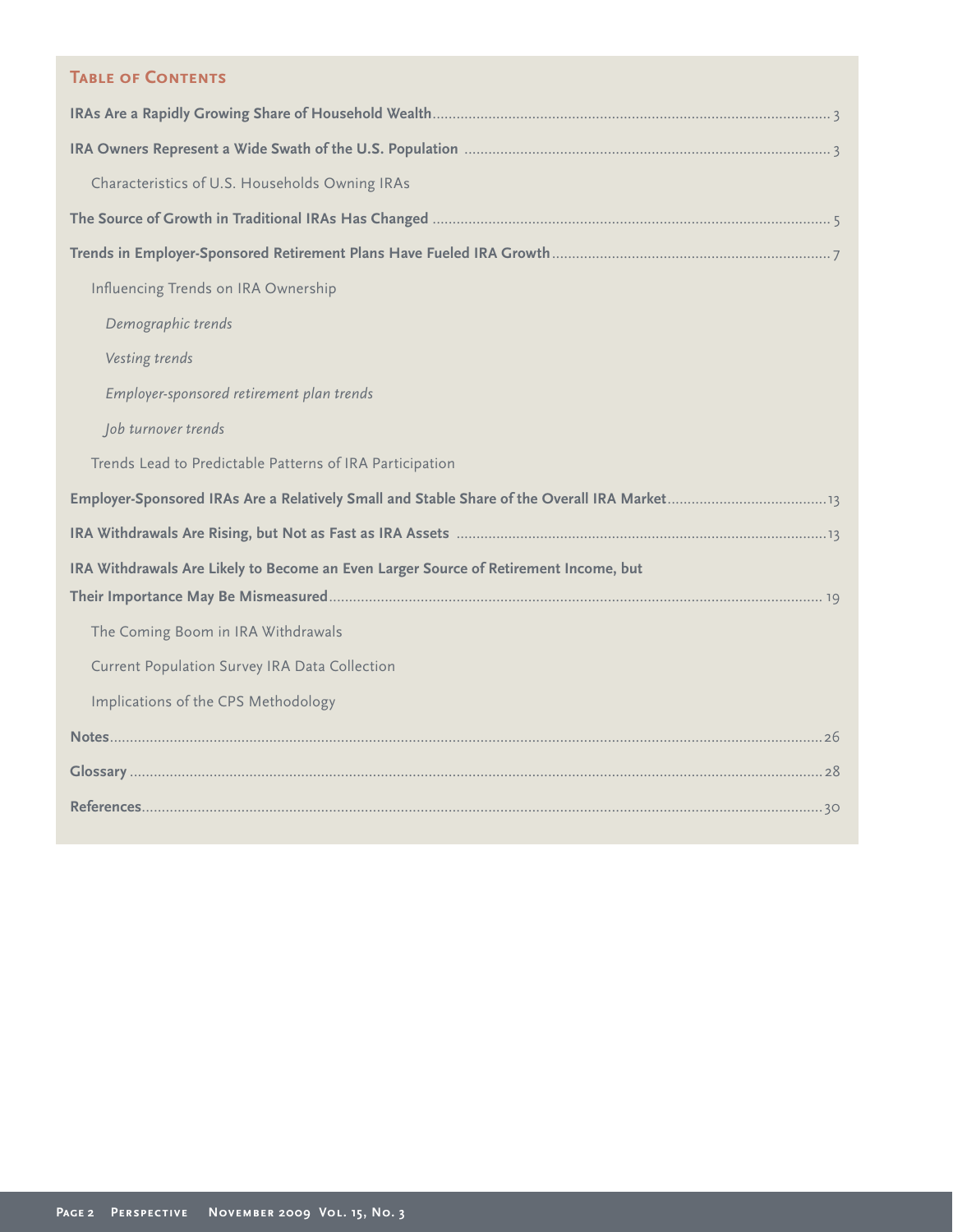# **IRAS ARE A RAPIDLY GROWING SHARE OF Household Wealth**

Individual retirement accounts (IRAs) became a feature of the U.S. tax code when Congress passed the Employee Retirement Income Security Act (ERISA) in 1974. IRAs were initially a fairly small component of retirement saving, but subsequent changes in law and the evolution of employerprovided retirement plans have elevated the importance of IRAs for many U.S. households. Many workers now find themselves at the end of their careers with significant resources through contributions or rollovers into IRAs, and the management of those resources is a key to retirement economic security.

IRA assets have grown rapidly in both absolute and relative terms. Only \$25 billion in 1980, aggregate IRA assets grew to  $$4,736$  billion by the end of 2007 (Figure 1).<sup>1</sup> Although the decline in equity prices after October 2007 had a large impact on IRA balances, aggregate IRA assets were still \$3,572 billion at the end of 2008. In relative terms, IRAs accounted for only 2.5 percent of U.S. retirement assets and 0.4 percent of total household financial assets in 1980 (Figure 2). By the end of 2007, the IRA share of retirement assets had grown to 26.3 percent, and the IRA share of total household financial assets had grown to 9.3 percent. The stock market downturn after

October 2007 decreased the IRA share only slightly; at yearend 2008, IRAs represented 25.4 percent of U.S. retirement assets and 8.5 percent of total household financial assets. The drop was less pronounced than in the aggregate dollar values because retirement and other financial wealth outside of IRAs also declined in value.

# **IRA OWNERS REPRESENT A WIDE SWATH OF THE U.S. Population**

Both direct contributions and rollovers from employersponsored retirement plans have led to widespread ownership of IRAs. Unlike many other categories of wealth ownership—such as direct equity holdings—total IRA assets were not highly concentrated among the very wealthiest of families, and a significant fraction (40.5 percent) of U.S. households owned some form of IRA.2 IRA ownership and account balances were widespread across many different socioeconomic dimensions, including age, income, and educational attainment.3

# *Characteristics of U.S. Households Owning IRAs*

The characteristics of U.S. households owning IRAs have remained relatively stable over time. Exploring ICI household survey results between 2000 and 2008, almost two-thirds of individuals heading IRA-owning households were between the ages of 35 and 64 (Figure 3). About 30 percent of these IRA-owning household heads had at

### **Figure 1**

#### **Total IRA Assets**





#### *eData are estimated.*

*Note: Total IRA assets include traditional IRAs, Roth IRAs, and employer-sponsored IRAs (SIMPLE IRAs, SEP IRAs, and SAR-SEP IRAs).*

*Note: See Figure A1 in the appendix for additional data on total IRA assets.*

*Sources: Investment Company Institute, Federal Reserve Board, American Council of Life Insurers, and Internal Revenue Service Statistics of Income Division*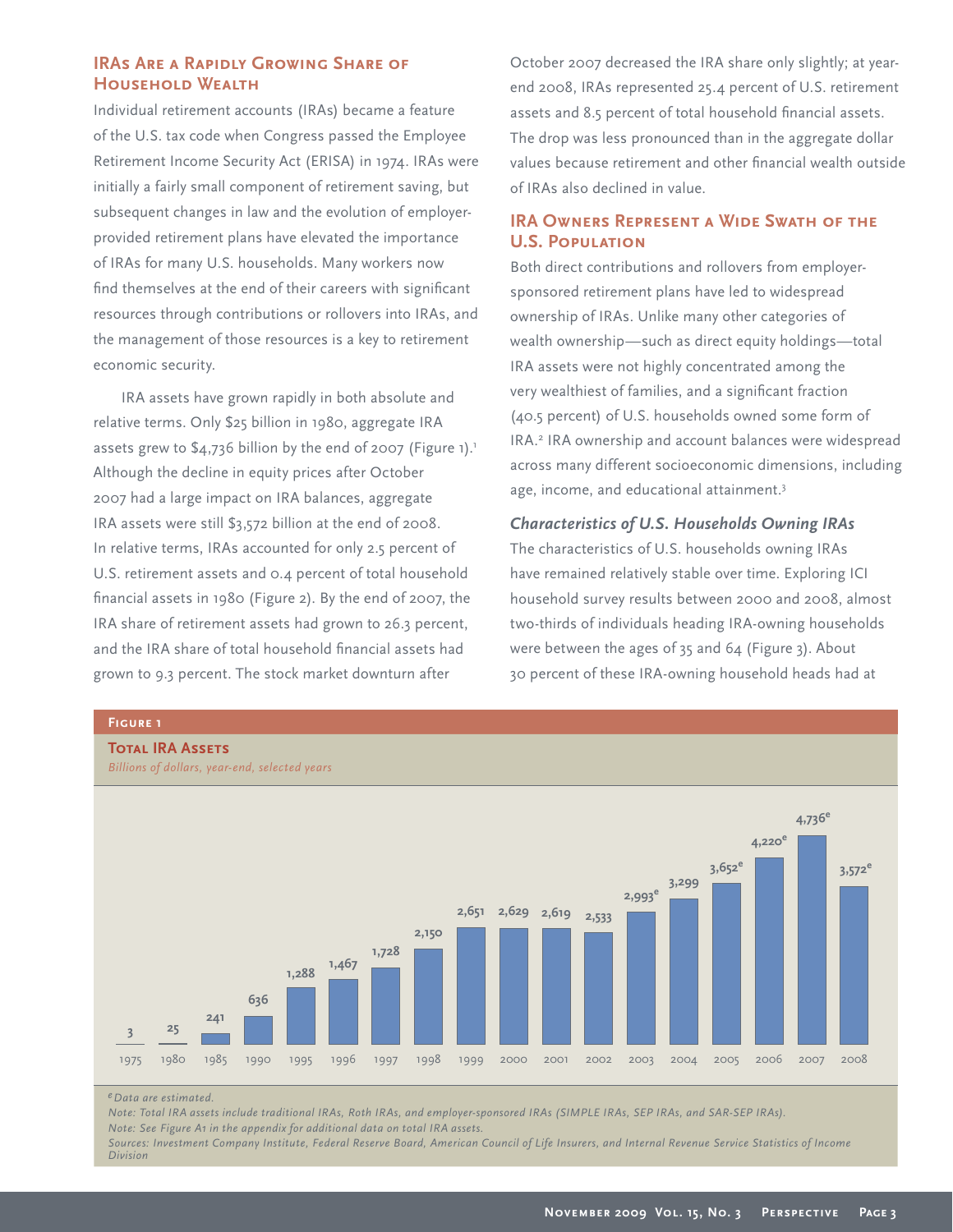#### **Figure 2**

### **IRA Assets Represent a Growing Share of Retirement Assets and Household Financial Assets**

*Billions of dollars, year-end, selected years*



*1Retirement assets include IRAs, annuities, and employer-sponsored DB and DC plans.*

**9,964**

**6,561**

**9,723 6,536**

**14,570**

**13,934**

*2Household financial assets include deposits, fixed-income securities, stocks, retirement savings, mutual funds, equity in noncorporate business, and other financial assets. Financial assets of nonprofit organizations are also included. Household financial assets do not include the household's primary residence. eData are estimated.*

**3,572 8.5% 4,736 <sup>e</sup> <sup>e</sup> 4,220<sup>e</sup> 3,652<sup>e</sup> 2,651 <sup>25</sup> <sup>241</sup> <sup>636</sup>**

**39,616**

**38,385**

**45,967**

**43,804**

*Note: See Figure A1 in the appendix for additional data on IRAs as a percentage of retirement assets and household financial assets. Sources: Investment Company Institute, Federal Reserve Board, American Council of Life Insurers, and Internal Revenue Service Statistics of Income Division*

1980 1985 1990 1999 2005 2006 2007 2008

**0.4% 9.723 1.4.220<sup>e</sup> 1.4.220<sup>e</sup> 1.4.220<sup>e</sup> 1.736<sup>e</sup> 1.3%** 

**34,822**

**32,171**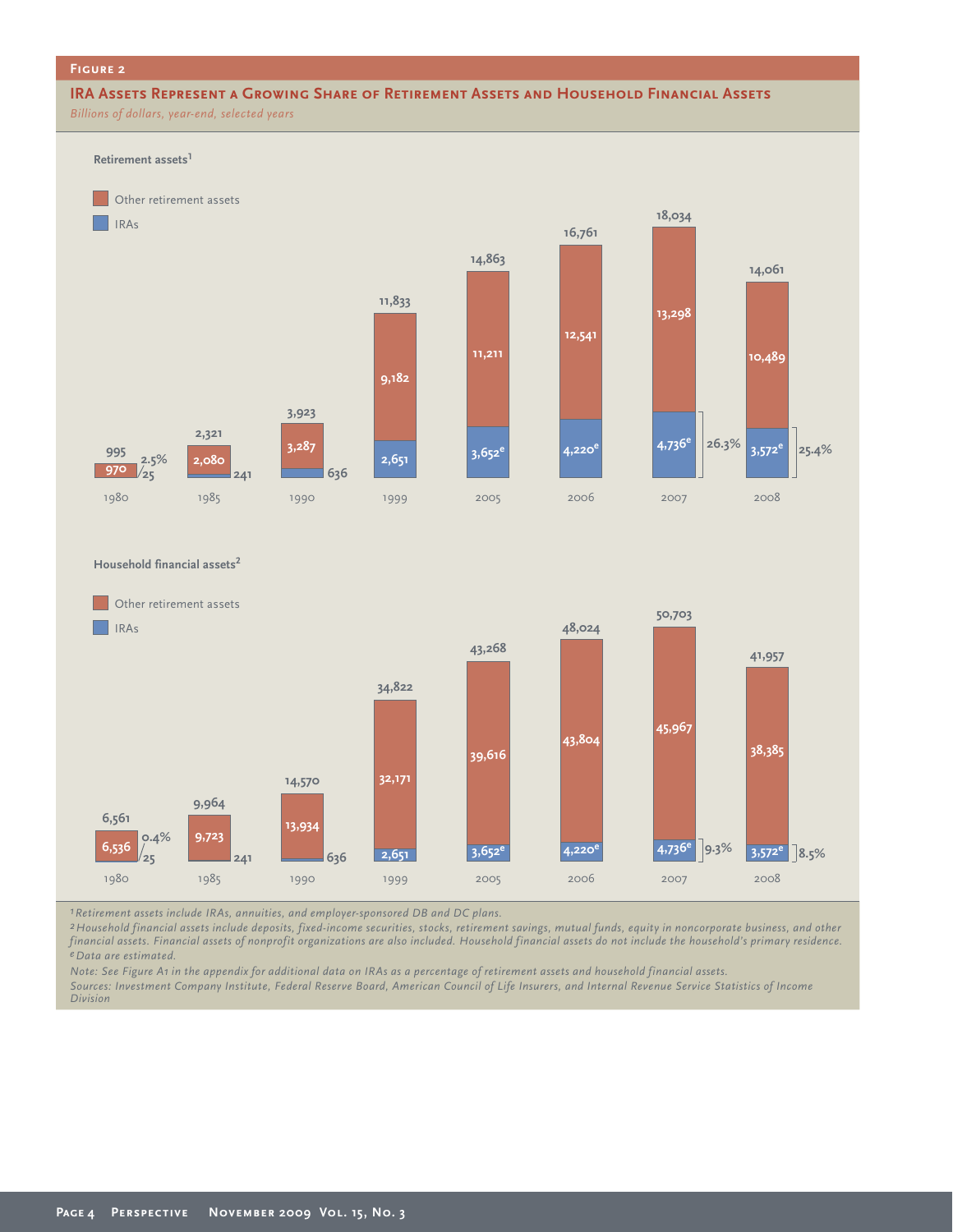most a high school diploma, while more than 40 percent had completed four years of college or more. The vast majority of these individuals were married or living with a partner and employed full- or part-time. Between 2000 and 2008, less than 30 percent of individuals heading IRA-owning households were retired from their lifetime occupations.

At \$77,900, the median household income of IRAowning households has remained nearly the same in real terms since 2000 (Figure 3). For all years, more than half of IRA-owning households had incomes between \$25,000 and \$99,999. The median household financial assets of IRA-owning households had risen slightly in real terms from \$189,500 in 2000 to \$200,000 in 2008 (Figure 4). In addition, median IRA assets of these households had risen from \$25,300 in 2000 to \$40,000 in 2008.

# **The Source of Growth in Traditional IRAs Has Changed**

The source of growth in IRAs has changed over time because of changes in tax law and because of the evolving employer-sponsored retirement plan system. Initially, IRAs were seldom used because deductible contributions were limited to individuals not covered by an employersponsored retirement plan. The Economic Recovery Tax Act (ERTA) of 1981 allowed tax-deductible contributions regardless of whether or not the individual had access to an employer-provided retirement plan, after which new contributions soared (Figure 5).4

Subsequent changes in tax law limited contributions to IRAs. The Tax Reform Act of 1986 (TRA 1986) placed income limits on tax-deductible contributions for those with access to an employer-sponsored retirement plan,

### **Figure 3**

### **IRA Owners Are Typically Middle-Aged, Married, and Employed** Percentage of U.S. households owning IRAs,<sup>1</sup> selected years

| Age of head of household           | 2000            | 2004     | 2008           |
|------------------------------------|-----------------|----------|----------------|
| Younger than 35                    | 16              | 16       | 15             |
| 35 to 44                           | 24              | 22       | 19             |
| 45 to 54                           | 25              | 25       | 24             |
| 55 to 64                           | 18              | 18       | 21             |
| 65 or older                        | 17              | 19       | 21             |
| Median                             | 48 years        | 48 years | 51 years       |
| Household income <sup>2, 3</sup>   |                 |          |                |
| Less than \$25,000                 | $\overline{9}$  | 8        | $\overline{9}$ |
| \$25,000 to \$49,999               | 20              | 21       | 19             |
| \$50,000 to \$99,999               | 35              | 33       | 36             |
| \$100,000 or more                  | 36              | 38       | 36             |
| Median <sup>3</sup>                | \$77,500        | \$76,100 | \$77,900       |
| Head of household education        |                 |          |                |
| No high school diploma             | $6\phantom{.}6$ | 5        | 5              |
| High school diploma                | 25              | 27       | 24             |
| Some college or associate's degree | 28              | 25       | 28             |
| Four-year college degree or more   | 41              | 43       | 43             |
| Other characteristics              |                 |          |                |
| Married or living with a partner   | 72              | 72       | 73             |
| Employed full- or part-time        | 72              | 71       | 72             |
| Retired from lifetime occupation   | 24              | 26       | 28             |

*1IRAs include traditional IRAs, Roth IRAs, and employer-sponsored IRAs (SIMPLE IRAs, SEP IRAs, and SAR-SEP IRAs).*

*2Total reported is household income before taxes in the year prior to the survey year.*

*3Dollar amounts have been adjusted to 2008 dollars using the "current methods" version of the consumer price index for all urban consumers (CPI-U-RS). Source: Investment Company Institute IRA Owners Survey*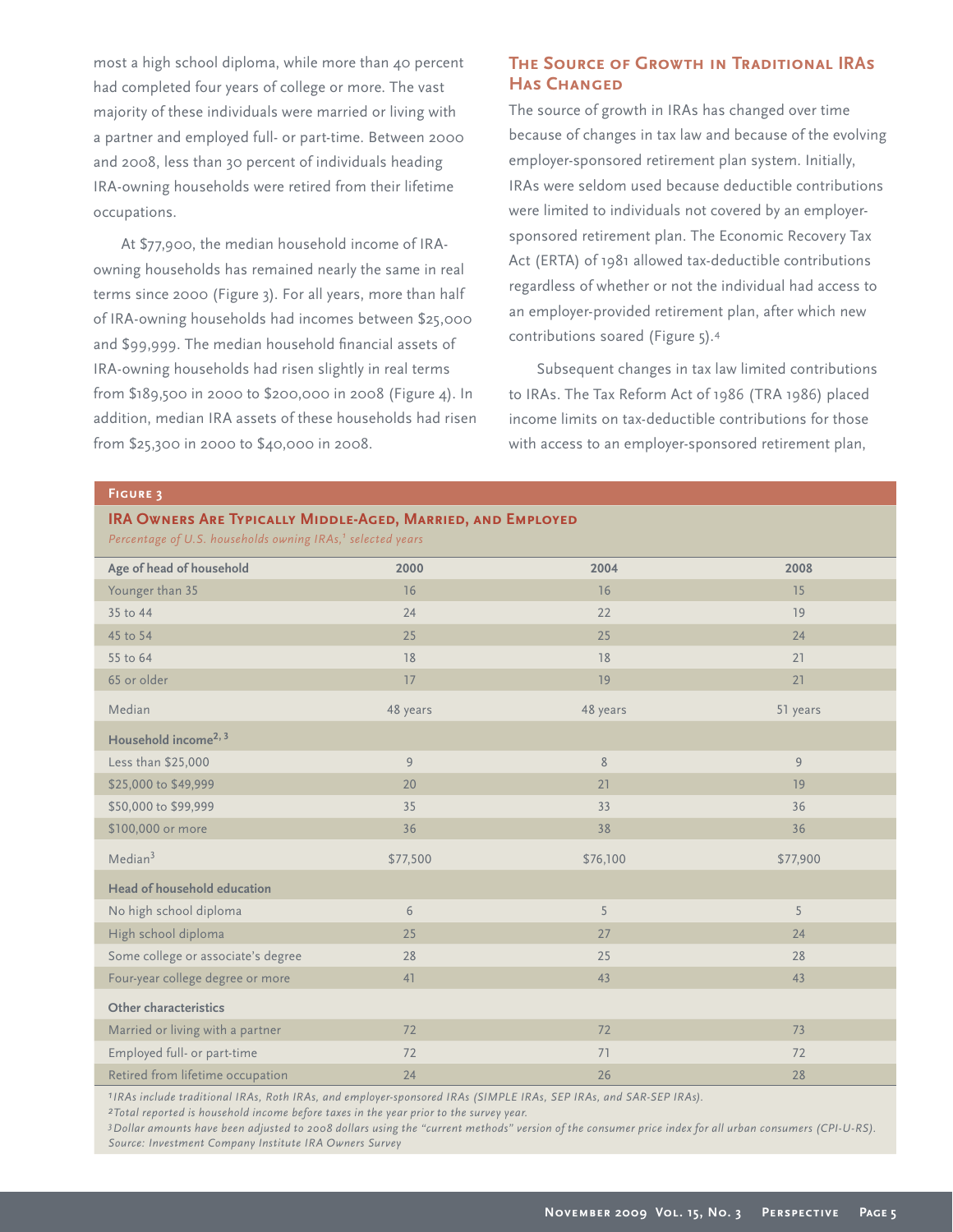| <b>FINANCIAL CHARACTERISTICS OF IRA OWNERS</b><br>Percentage of U.S. households owning IRAs, <sup>1</sup> selected years |                |                |                 |  |  |  |
|--------------------------------------------------------------------------------------------------------------------------|----------------|----------------|-----------------|--|--|--|
| Household financial assets <sup>2, 3</sup>                                                                               | 2000           | 2004           | 2008            |  |  |  |
| Less than \$50,000                                                                                                       | 25             | 22             | 18              |  |  |  |
| \$50,000 to \$99,999                                                                                                     | 12             | 10             | 12              |  |  |  |
| \$100,000 to \$249,999                                                                                                   | 19             | 25             | 22              |  |  |  |
| \$250,000 to \$499,999                                                                                                   | 22             | 19             | 21              |  |  |  |
| \$500,000 or more                                                                                                        | 22             | 24             | 27              |  |  |  |
| Median <sup>2</sup>                                                                                                      | \$189,500      | \$229,200      | \$200,000       |  |  |  |
| Household financial assets in IRAs <sup>1, 2</sup>                                                                       |                |                |                 |  |  |  |
| Less than \$50,000                                                                                                       | 64             | 63             | 55              |  |  |  |
| \$50,000 to \$99,999                                                                                                     | 14             | 17             | 14              |  |  |  |
| \$100,000 to \$249,999                                                                                                   | 13             | 14             | 18              |  |  |  |
| \$250,000 to \$499,999                                                                                                   | $\overline{4}$ | $\overline{4}$ | $7\overline{ }$ |  |  |  |
| \$500,000 or more                                                                                                        | 5              | $\overline{2}$ | 6               |  |  |  |
| Median <sup>2</sup>                                                                                                      | \$25,300       | \$28,600       | \$40,000        |  |  |  |
| Share of household financial assets in<br>IRAs (median)                                                                  | 22%            | 21%            | 29%             |  |  |  |
| Household retirement plan coverage                                                                                       |                |                |                 |  |  |  |
| Household has DC account or DB plan<br>coverage (total)                                                                  | 76             | 75             | 78              |  |  |  |
| DC retirement plan account <sup>4</sup>                                                                                  | 66             | 68             | 69              |  |  |  |
| DB plan coverage <sup>5</sup>                                                                                            | 48             | 44             | 40              |  |  |  |

*1IRAs include traditional IRAs, Roth IRAs, and employer-sponsored IRAs (SIMPLE IRAs, SEP IRAs, and SAR-SEP IRAs).*

*2Dollar amounts have been adjusted to 2008 dollars using the "current methods" version of the consumer price index for all urban consumers (CPI-U-RS). 3Household financial assets include assets in employer-sponsored retirement plans but exclude the household's primary residence.*

*4DC retirement plan accounts include 401(k); 403(b); and state, local, or federal plan accounts. The account(s) may be held at current or previous employers.*

*5For years 2000 and 2004, DB plan coverage includes households where any household member was covered by a DB retirement plan at work. In 2008, DB coverage includes households where any household member was receiving or expecting to receive regular income from a DB plan. Source: Investment Company Institute IRA Owners Survey*

and new contributions fell dramatically (Figure 5). In 1997, Congress increased these income eligibility limits for tax-deductible IRA contributions—which had not been raised since 1986—and also created Roth IRAs. Eligibility to contribute to a Roth IRA is based on income and filing status, and those income limits are higher than for traditional deductible IRA contributions. Thus, for individuals with access to an employer-provided retirement plan, the income limits for Roth contributions are now higher than the income limits for traditional IRAs.<sup>5</sup>

**Figure 4**

The Economic Growth and Tax Relief Reconciliation Act (EGTRRA) in 2001 raised contribution limits—which had not been raised since 1981—and introduced additional "catch-up" contributions for individuals aged 50 or older. Even with this recent loosening of limits on IRA contributions, contributions to traditional IRAs (in nominal terms) are still below their pre-1986 levels. Both the continued presence of income restrictions and the wider availability of employer-sponsored retirement savings plans—contributory defined contribution (DC)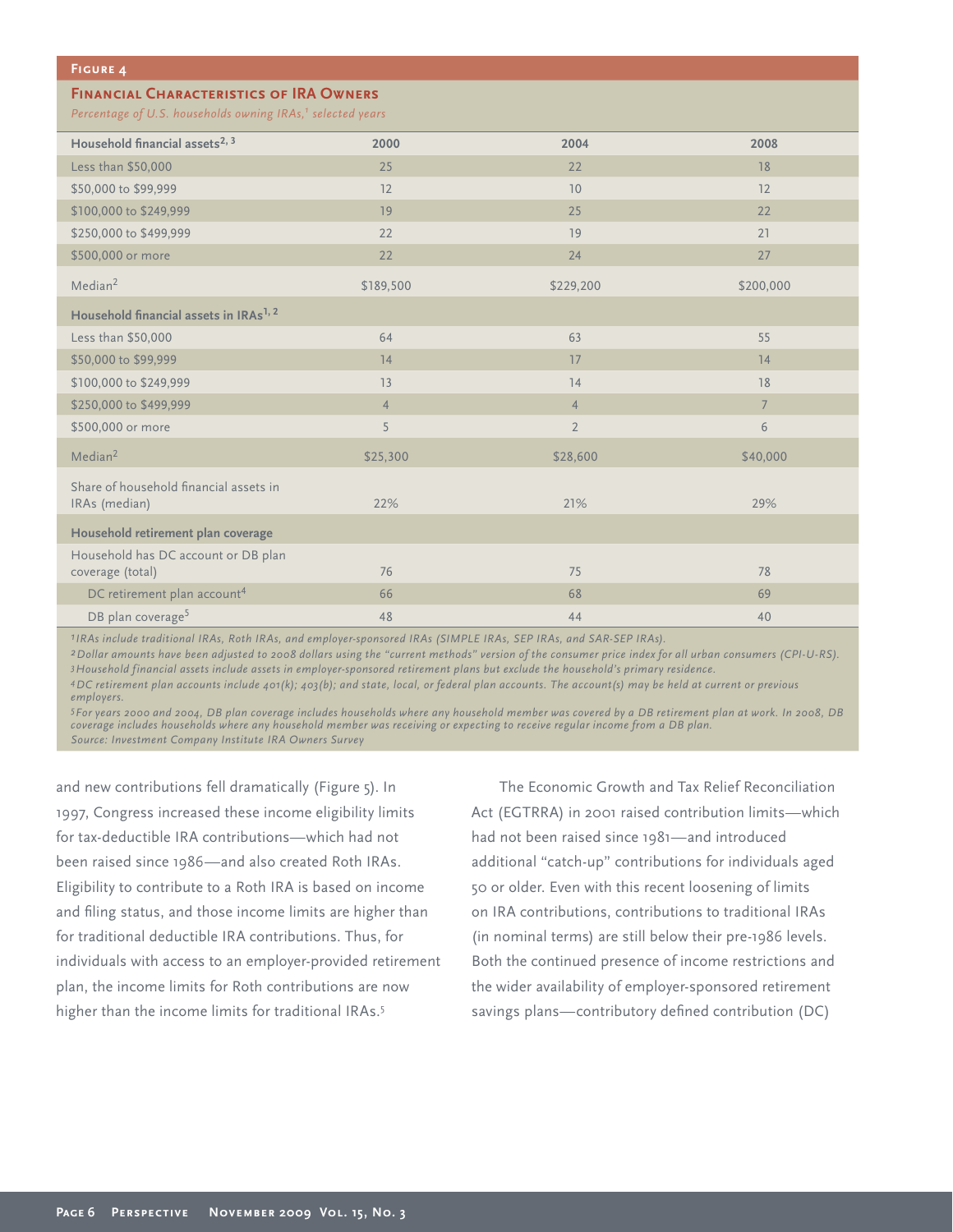and employer-sponsored IRAs—have likely contributed to the persistently lower contributions to traditional IRAs. Also, the availability of Roth IRAs may have also reduced contributions to traditional IRAs.

Although new contributions to traditional IRAs have been only a modest source of growth in recent years, increased access to accrued benefits in the form of lumpsum payments from employer-sponsored retirement plans has taken over and fueled rapid growth in traditional IRAs. The most common disposition of accumulated DC plan balances distributed to the employee at job separation or retirement is to roll the funds directly into a traditional IRA.6 The aggregate data on rollovers from all types of retirement plans are derived from IRS information on returns, and thus they lag somewhat. The evidence suggests, however, that rollovers dwarf new contributions as a source of growth and nearly doubled between 1996 and 2004 (Figure 6).7

# **Trends in Employer-Sponsored Retirement Plans Have Fueled IRA Growth**

### **Influencing Trends on IRA Ownership**

The widespread ownership of IRAs across U.S. households is strongly associated with the role that IRAs play as a repository for retirement wealth accumulated in employersponsored retirement plans. Given the connection between employer plans and IRAs, the increased importance of IRAs has been influenced by trends in the U.S. labor market generally and trends in retirement coverage more specifically. These trends include the aging of the workforce, the shortening of vesting periods in retirement plans, and the increased availability of lump-sum distributions at job separation and retirement. The importance of these trends for IRA accumulation is compounded by the high rate of job turnover that is a characteristic of the dynamic U.S. labor market.

### **Figure 5**

**RULES AFFECT TRADITIONAL IRA DEDUCTIBLE CONTRIBUTIONS\*** *Selected years*

Millions of tax returns reporting traditional IRA deductible contributions



Traditional IRA deductible contributions (billions of dollars)

*\*Figure reports deductible IRA contributions reported on individual income tax returns (Form 1040).*

*Sources: Internal Revenue Service Statistics of Income Division,* Individual Income Tax Returns, Publication 1304*, various years; Internal Revenue Service,*  SOI Bulletin*, various issues; and summary of legislative changes*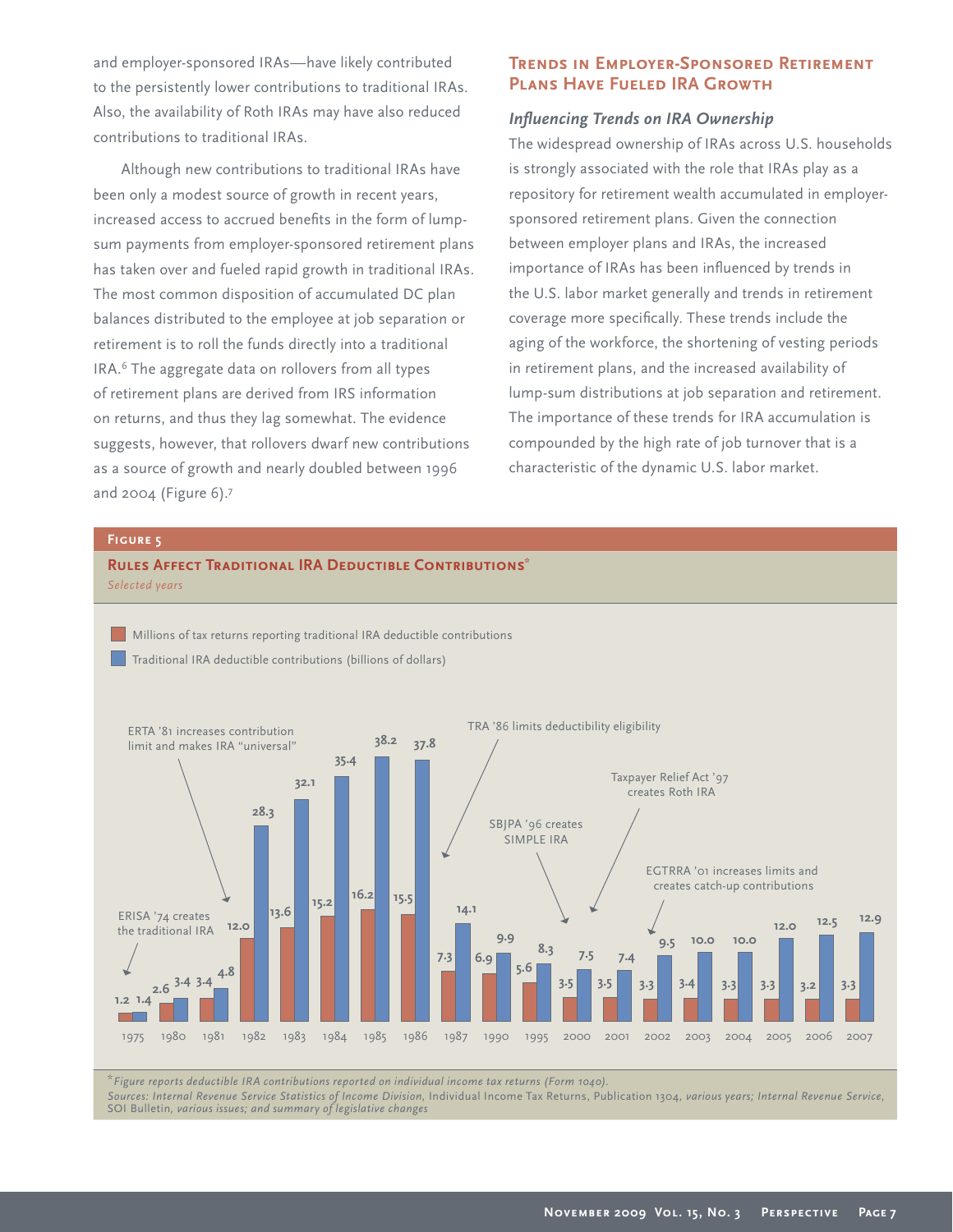### *ICI's IRA Owners Survey*

Data in this report on the demographic and financial *characteristics of IRA owners are derived from ICI's IRA Owners Survey. The May 2008 survey was based on a sample of 800 representative U.S. households owning traditional IRAs, Roth IRAs, and employer-sponsored IRAs (SIMPLE IRAs, SEP IRAs, and SAR-SEP IRAs). The standard error for the total sample is ±3.5 percentage*  points at the 95 percent confidence level. IRA ownership *does not include ownership of Coverdell Education Savings Accounts (formerly called Education IRAs).* 

*For more information on the survey, see Holden and Schrass 2009.* 

**Demographic trends:** Retirement saving generally increases with age, so demographics imply that overall IRA ownership and IRA balances have been increasing in absolute terms. As the Baby Boom generation has aged, the proportion of the U.S. population in their

peak retirement savings years has increased, elevating the importance of all types of retirement savings for the population as a whole. However, changes in employersponsored retirement plans have also helped increase the prominence of IRAs relative to other types of retirement saving.

**Vesting trends:** Over time, statutory changes have reduced the maximum allowable vesting period in employer-sponsored retirement plans.<sup>8</sup> For example, the maximum vesting period for "cliff" vesting—where the employee is not vested at all during the period and is 100 percent vested after the period—was restricted to 10 years in 1974, and reduced again to five years in 1986.<sup>9</sup> Although the same rules apply to both DB pension plans and DC retirement plans, special rules were introduced in 2001, restricting the maximum allowable cliff vesting period to three years for matching contributions to a 401(k) plan.10 Shorter vesting periods mean that individuals changing jobs are more likely to have accumulated assets that could be rolled into an IRA.<sup>11</sup>

### **Figure 6**

# **ROLLOVERS GENERATE A SIGNIFICANT PORTION OF FLOWS INTO TRADITIONAL IRAS**

*Billions of dollars, 1996–2008*

|      | Contributions <sup>1</sup> | Rollovers <sup>2</sup> | Withdrawals <sup>3</sup> | Total assets <sup>4</sup><br>(year-end) |
|------|----------------------------|------------------------|--------------------------|-----------------------------------------|
| 1996 | \$14.1                     | \$114.0                | \$45.5                   | N/A                                     |
| 1997 | 15.0                       | 121.5                  | 55.2                     | $$1,642$ <sup>e</sup>                   |
| 1998 | 11.9                       | 160.0                  | 74.1                     | 1,974                                   |
| 1999 | 10.3                       | 199.9                  | 87.1                     | 2,423                                   |
| 2000 | 10.0                       | 225.6                  | 99.0                     | 2,407                                   |
| 2001 | 9.2                        | 187.8                  | 94.3                     | 2,395                                   |
| 2002 | 12.4                       | 204.4                  | 88.2                     | 2,322                                   |
| 2003 | $12.3^e$                   | $205.0^e$              | 88.3                     | $2,719^e$                               |
| 2004 | 12.6                       | 214.9                  | 101.7                    | 2,957                                   |
| 2005 | N/A                        | N/A                    | 112.3                    | $3,259^e$                               |
| 2006 | N/A                        | N/A                    | 124.7                    | $3,749^e$                               |
| 2007 | N/A                        | N/A                    | 148.0                    | $4,197^e$                               |
| 2008 | N/A                        | N/A                    | N/A                      | $3,183^e$                               |

*1Contributions include both deductible and nondeductible contributions to traditional IRAs.*

*2Rollovers are primarily from employer-sponsored retirement plans.*

*3Withdrawals consist of taxable IRA distributions reported on IRS Form 1040, which have been primarily from traditional IRAs.*

*4Total assets are the fair market value of assets at year-end.*

*eData are estimated.*

*N/A = not available*

*Sources: Investment Company Institute and Internal Revenue Service Statistics of Income Division*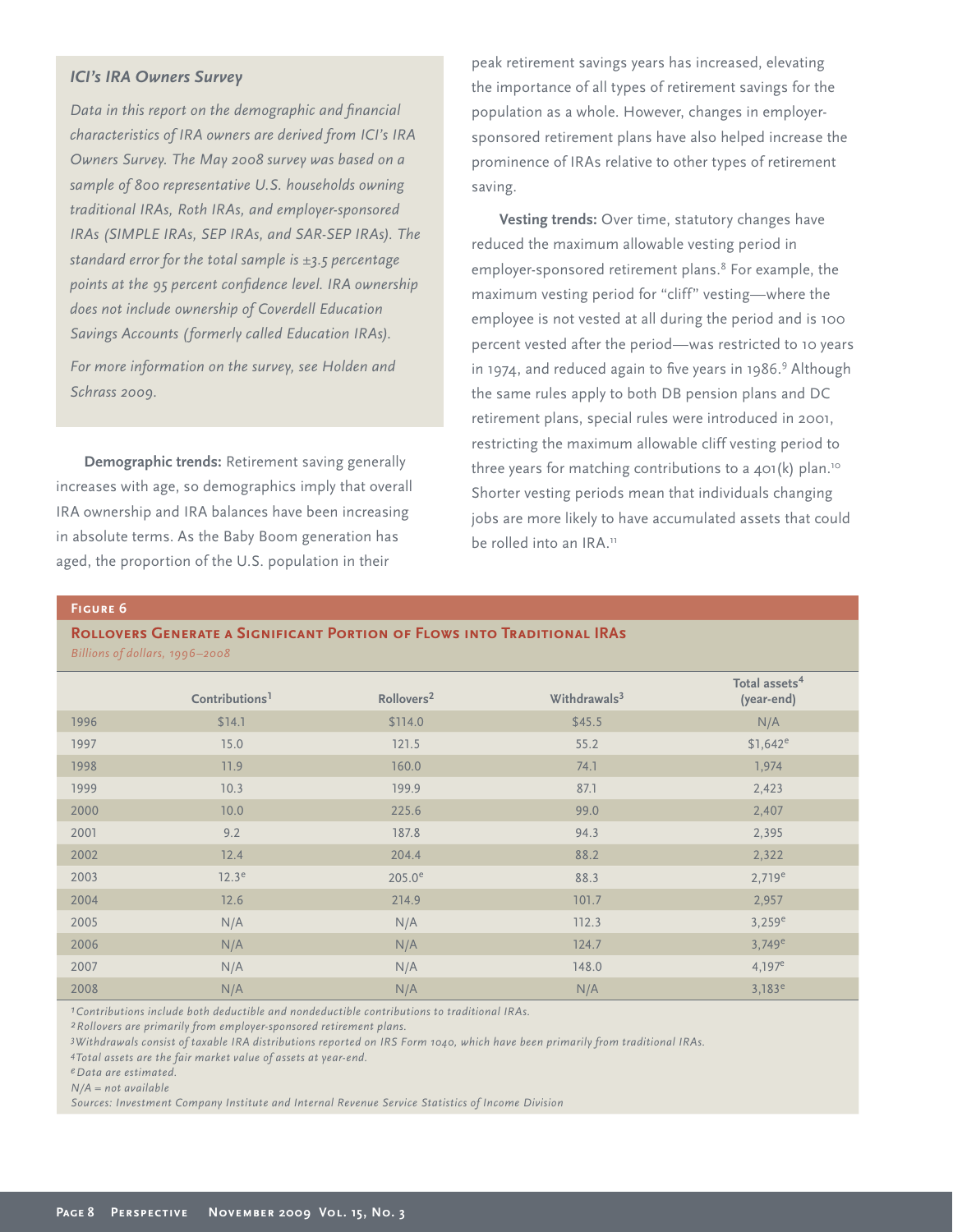**Employer-sponsored retirement plan trends:** In addition to trends in vesting, changes in the types of retirement plans that employers offer have also played a role in fueling IRA growth through increased rollovers. These trends include the shift from DB to DC, and—within the universe of DB plans—a move away from traditional DB plans toward cash balance (CB) plans.

Employer-sponsored retirement plan coverage across all earnings groups has been fairly stable over the past several decades (Figure 7).<sup>12</sup> However, the type of retirement plans being offered by private-sector employers has trended toward DC plans. For example, in 1989, among those full-time workers with pension coverage through their current employer, 65.1 percent had DB plans, while 56.2 percent had DC plans (Figure 8).13 The two percentages sum to more than 100 percent because a significant fraction (21.4 percent) had both DB and DC coverage. By 2007, the percentage of covered full-time workers with DB plans had fallen to 36.1 percent, while the percentage with DC plans had risen to 81.0 percent. As in 1989, a significant minority of full-time workers in 2007 (17.1 percent) had both types of coverage through their employers.14

# *The Survey of Consumer Finances*

*The Survey of Consumer Finances (SCF) is a triennial survey of U.S. households sponsored by the Board of Governors of the Federal Reserve System. The most recent survey was conducted between May and December of 2007 and included interviews with 4,422 households. The SCF collects detailed information about the household balance sheet, income, pension coverage, labor force participation, and demographic characteristics of U.S. households.* 

*The SCF data are available a[t www.federalreserve.gov/](http://www.federalreserve.gov/pubs/oss/oss2/scfindex.html) [pubs/oss/oss2/scfi ndex.html.](http://www.federalreserve.gov/pubs/oss/oss2/scfindex.html)*

The trend from DB to DC plans has likely led to increased rollovers into IRAs for a few reasons. The growth in DC plans was largely driven by 401(k) plans, which allow employees to make voluntary contributions to the plan and often involve employer matching contributions. In a 401(k), employee contributions vest immediately, and the vesting period currently allowed by law for employer contributions is shorter than for other types of retirement plans. Thus,

### **Figure 7**

**Pension Coverage Has Been Steady Across Income Groups**

*Percentage of full-time workers<sup>1</sup> aged 21 to 64 by income2 quintile, 1979–2008*  $\circ$ 10 20 30 40 50 60 70 80 90 100 '79 '80 '81 '82 '83 '84 '85 '86 '87 '88 '89 '90 '91 '92 '93 '94 '95 '96 '97 '98 '99 '00 '01 '02 '03 '04 '05 '06 '07 '08 Pension coverage rate, highest 20% of earners Pension coverage rate, middle 20% of earners Pension coverage rate, lowest 20% of earners

*1Pension coverage is for full-time private-sector and government workers who have worked more than 25 weeks during the year indicated (which is the year prior to the survey year).*

*2 Income is wage and salary income in year indicated (which is the year prior to the survey year). Source: ICI tabulations of the Current Population Survey, 1980–2009*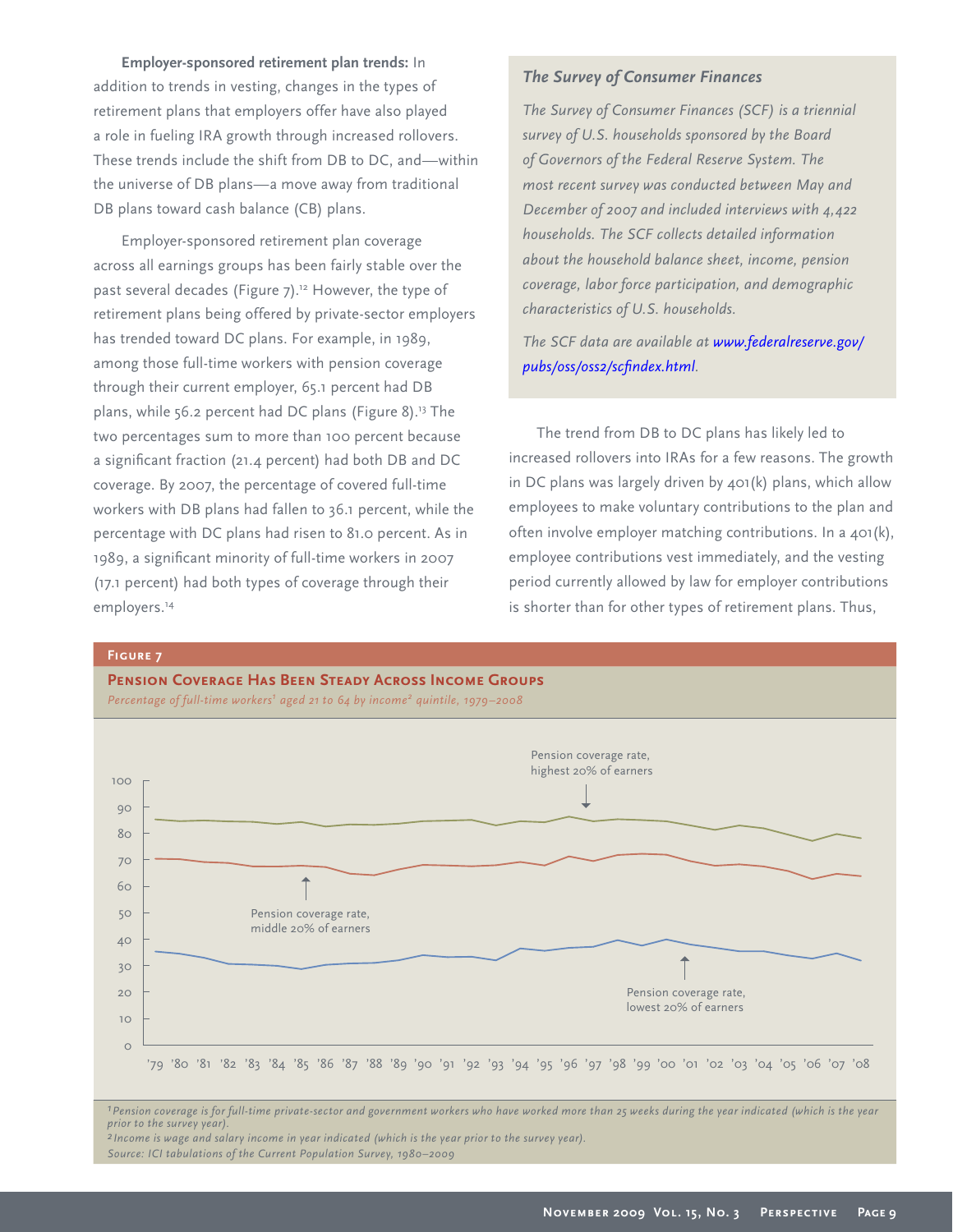# *ICI's Annual Mutual Fund Shareholder Tracking Survey*

*ICI conducts the Annual Mutual Fund Shareholder Tracking Survey each spring to gather information on the*  demographic and financial characteristics of households *in the United States. The May 2008 survey was based on a sample of 4,100 U.S. households selected by random digit dialing. All interviews were conducted over the telephone with the member of the household who was the sole or co-decisionmaker most knowledgeable about the household's savings and investments.*

*For more information about the survey, see Holden, Bogdan, and Bass 2008.*

even short-tenured workers with a 401(k) plan are likely to have assets available to roll into an IRA at job separation or retirement. Finally, as noted earlier, most lump-sum distributions from DC plans are rolled over into IRAs.

Other trends in employer-sponsored retirement plans have added to the increase in rollovers to IRAs. For example, traditional DB pensions were much more likely to offer a lump-sum distribution in 2005 than they were in 1997.<sup>15</sup> There has also been a shift within the DB system toward cash balance (CB) plans that probably increased the prevalence of lump-sum distributions. In 2006, 26 percent of active private-sector DB plan participants were in CB plans, which generally define an employee's benefits by reference to a hypothetical "account" balance and offer a lump-sum distribution of that account balance, similar to a DC plan.<sup>16</sup>

### **Figure 8**

#### **COVERAGE HAS BEEN SHIFTING FROM DEFINED BENEFIT TO DEFINED CONTRIBUTION PLANS**

*Percentage of covered, full-time workers with a DB or DC plan at their current job,1 1989–2007*



- DB plan only<sup>2</sup>
- DC plan only<sup>3</sup>



*1Coverage is for full-time private-sector and government workers who have worked more than 25 weeks during the year.*

*2DB plan coverage includes individuals with traditional DB plans at their current jobs.*

*3DC plan coverage includes individuals with account-based retirement plans at their current jobs.*

*Source: ICI tabulations of Federal Reserve Board Survey of Consumer Finances, 1989–2007*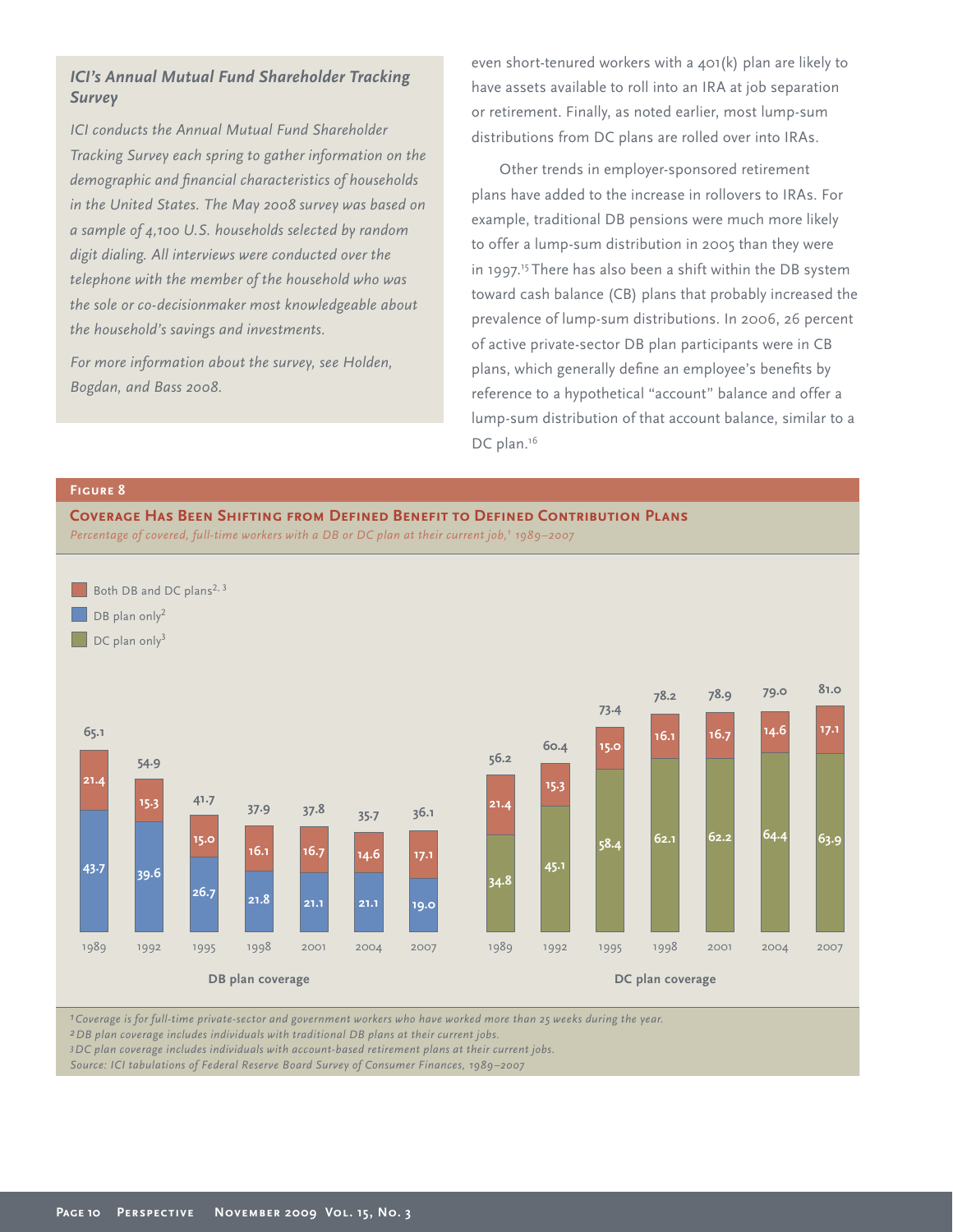#### **Figure 9**

#### **Median Job Tenure Is Low for All Age Groups**

*Median years of tenure with current employer for employed wage and salary workers by age, selected years*



*Note: Employed wage and salary workers include full- and part-time private-sector and government workers. Source: U.S. Bureau of Labor Statistics, Current Population Survey*

**Job turnover trends:** The other key characteristic of the U.S. economy that directly affects IRA ownership is a high rate of job turnover. Although typical employee tenure with their current employer rises predictably with age, about half of people near the end of their careers (people aged 55 to 64 and 65 or older) as of 2008 have worked for their current employer for 10 or fewer years (Figure 9).<sup>17</sup> Low tenure is the flip side of high rates of job turnover, and high turnover is associated with distributions from employersponsored retirement plans to traditional IRAs.<sup>18</sup> In addition, mobility of the American workforce has increased slightly over time, as evidenced by the modest decline in median tenure over the past 25 years. This trend reinforces the importance of IRAs as a destination for rollovers of employer-sponsored retirement plan accumulations.

# *Trends Lead to Predictable Patterns of IRA Participation*

Trends in employer-sponsored retirement plan coverage and high rates of job turnover have led to a predictable and stable pattern of IRA participation and accumulation across cohorts and time. As people enter the full-time labor force (generally in their twenties), some begin to contribute to IRAs directly, but even more become exposed to the cycle of employer-sponsored retirement plan accumulation, job transition, and lump-sum rollovers to IRAs that leads to an increasing fraction of IRA owners as each cohort ages (Figure 10).<sup>19</sup> The available cohort-level data (1989 through 2007) show that the oldest cohort tracked over time (born between 1920 and 1929) had fairly low rates of IRA ownership when they entered retirement because they were less likely to have been exposed to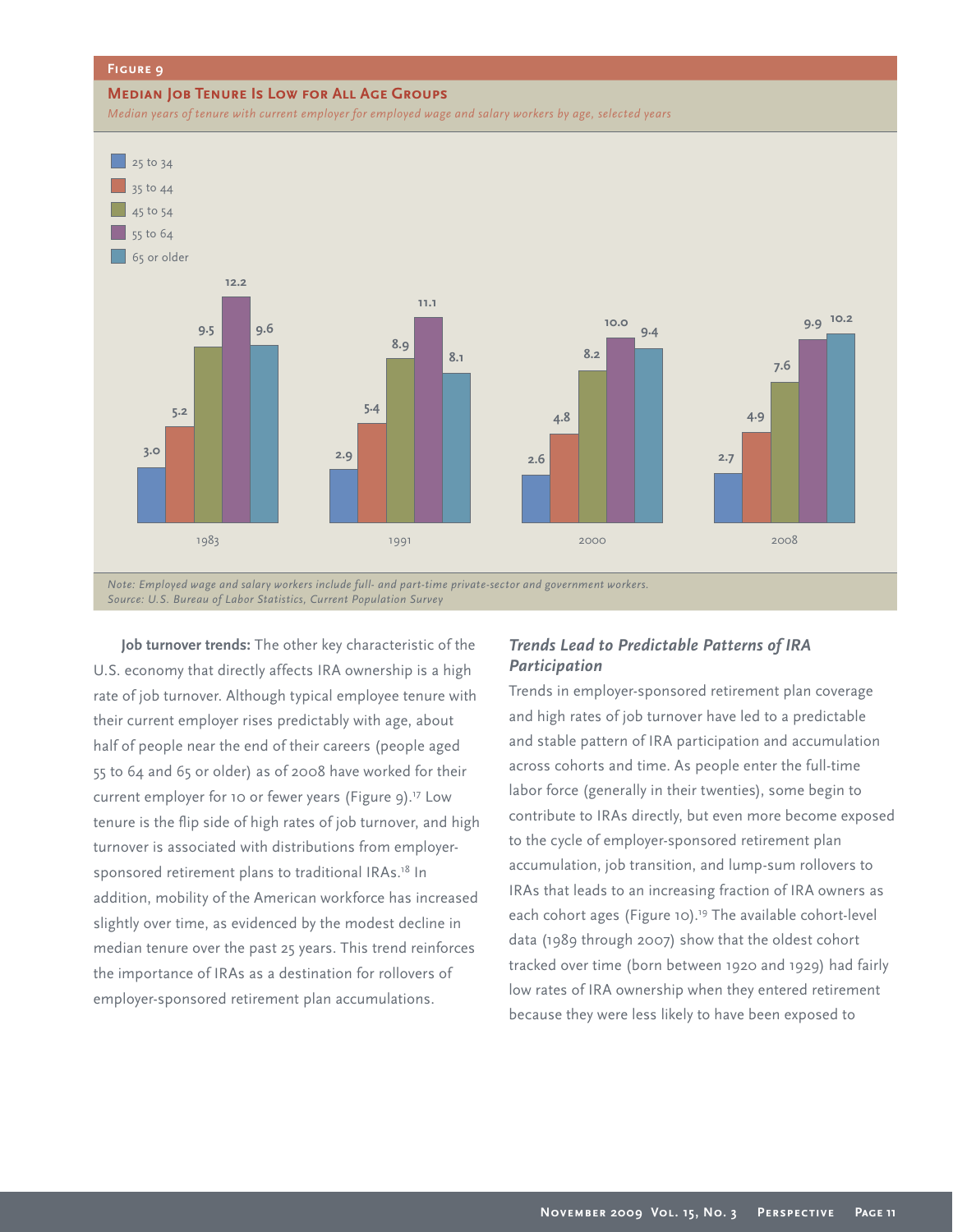#### **Figure 10**

#### **IRA Ownership by 10-Year Birth Cohorts**

*Ownership of IRAs;\* percentage of individuals by 10-year birth cohorts, 1989–2007*



*Source: ICI tabulations of Federal Reserve Board Survey of Consumer Finances, 1989–2007*

IRAs or lump-sum distributions from employer-sponsored plans.20 Younger cohorts are much more likely—during their prime working and saving years—to have been exposed to some combination of the universal IRA deductibility period (1981 to 1986) and the secular trend toward lump-sum distributions from employer-sponsored retirement plans.

For example, the cohort born between 1950 and 1959, which entered the workforce concurrently with the spread of DC plans, saw an increase in IRA ownership from 19 percent when they were (on average) 35 years old in 1989 to 32 percent when they were (on average) 53 years old in 2007 (Figure 10). The next youngest cohort, born between 1960 and 1969, saw an increase in IRA ownership from 6 percent when they were (on average) 25 years old in 1989 to 24 percent when they were (on average) 43 years old in 2007. The fact that the ownership rates for these two cohorts lie on top of each other during the ages for which they overlap indicates that the younger cohort is basically

following the same life-cycle pattern of IRA ownership, which makes sense because the two groups have been exposed to basically the same employer-sponsored retirement plan and regulatory environment.

The powerful correlation between rollovers from employer-sponsored retirement plans and IRA balances is evident when one considers IRA balances in the same cohort-by-age framework used to analyze ownership rates. Growth in median IRA balances (among IRA owners) rises with age and across cohort groups, with the steepest increases generally occurring around retirement age when lump-sum distributions from employer-sponsored retirement plans are most likely to occur (Figure 11). Median IRA balances generally grow with age, and the balances for successively younger cohorts (who have had higher earnings and are more likely to be in a retirement plan that pays benefits through a lump-sum distribution at any given age) lie above the older cohorts at the same age. The balances for the two cohorts who entered retirement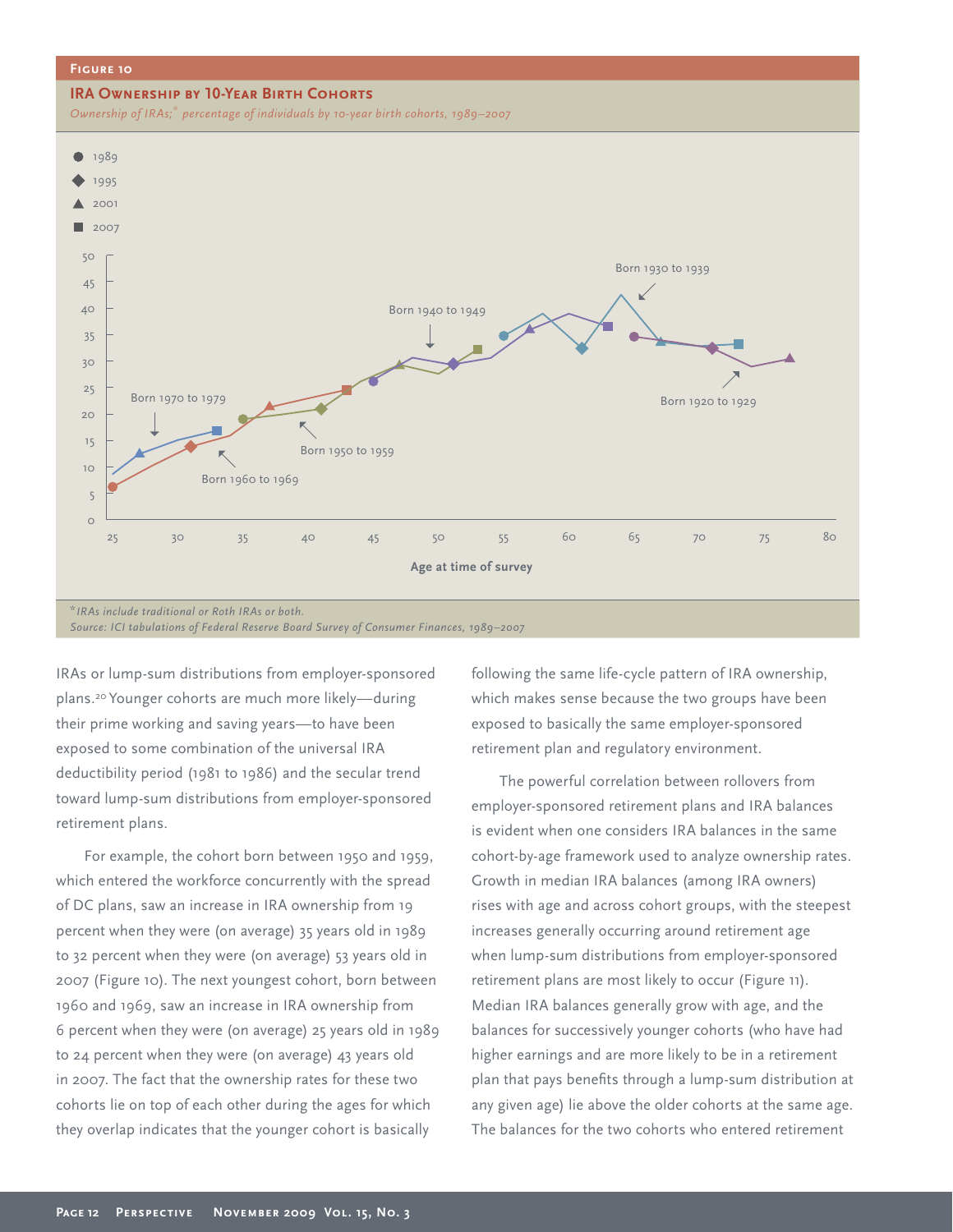during the period covered by the SCF surveys—those born between 1940 and 1949 and between 1930 and 1939 show the steepest increases right around retirement age, between their late fifties and mid-sixties.<sup>21</sup>

# **Employer-Sponsored IRAs Are a Relatively Small and Stable Share of the Overall IRA Market**

Although much of the growth in IRA ownership and aggregate IRA balances has been fueled by rollovers from employer-sponsored retirement plans, a noticeable and stable fraction has occurred directly through employersponsored IRAs. Employer-sponsored IRAs were created and modified by several acts of Congress, with the intent to make it easier for smaller firms to implement workplace saving.<sup>22</sup> The Revenue Act of 1978 created the Simplified Employee Pension (SEP) IRA; the Tax Reform Act of 1986 created the Salary Reduction SEP (SAR-SEP) IRA; and the Small Business Job Protection Act (SBJPA) of 1996 created the Savings Incentive Match Plan for Employees (SIMPLE) IRA.23, 24

**Median IRA Balances by 10-Year Birth Cohorts**

The overall fraction of U.S. households owning any type of IRA has risen modestly, from 35.7 percent in 2000 to 40.5 percent in 2008 (Figure 12).<sup>25</sup> The growth of employer-sponsored IRA ownership went in the same direction, from 6.8 percent to 8.6 percent of U.S. households. Another way to put employer-sponsored IRAs in perspective is to consider how aggregate balances in the three main types of IRAs have varied over time. In 1998, employer-sponsored IRAs accounted for \$119 billion out of the \$2,150 billion total, or 5.5 percent (Figure 13). In 2008, that share was little changed: \$224 billion out of \$3,572 billion total, or 6.3 percent.

# **IRA Withdrawals Are Rising, but Not as Fast as IRA Assets**

Just as IRAs have become an increasingly important vehicle for retirement wealth accumulation, they are also becoming an increasingly important source of retirement income. Withdrawals from IRAs have grown dramatically in both absolute dollar terms and relative to other sources

### **Figure 11**



*Source: ICI tabulations of Federal Reserve Board Survey of Consumer Finances, 1989–2007*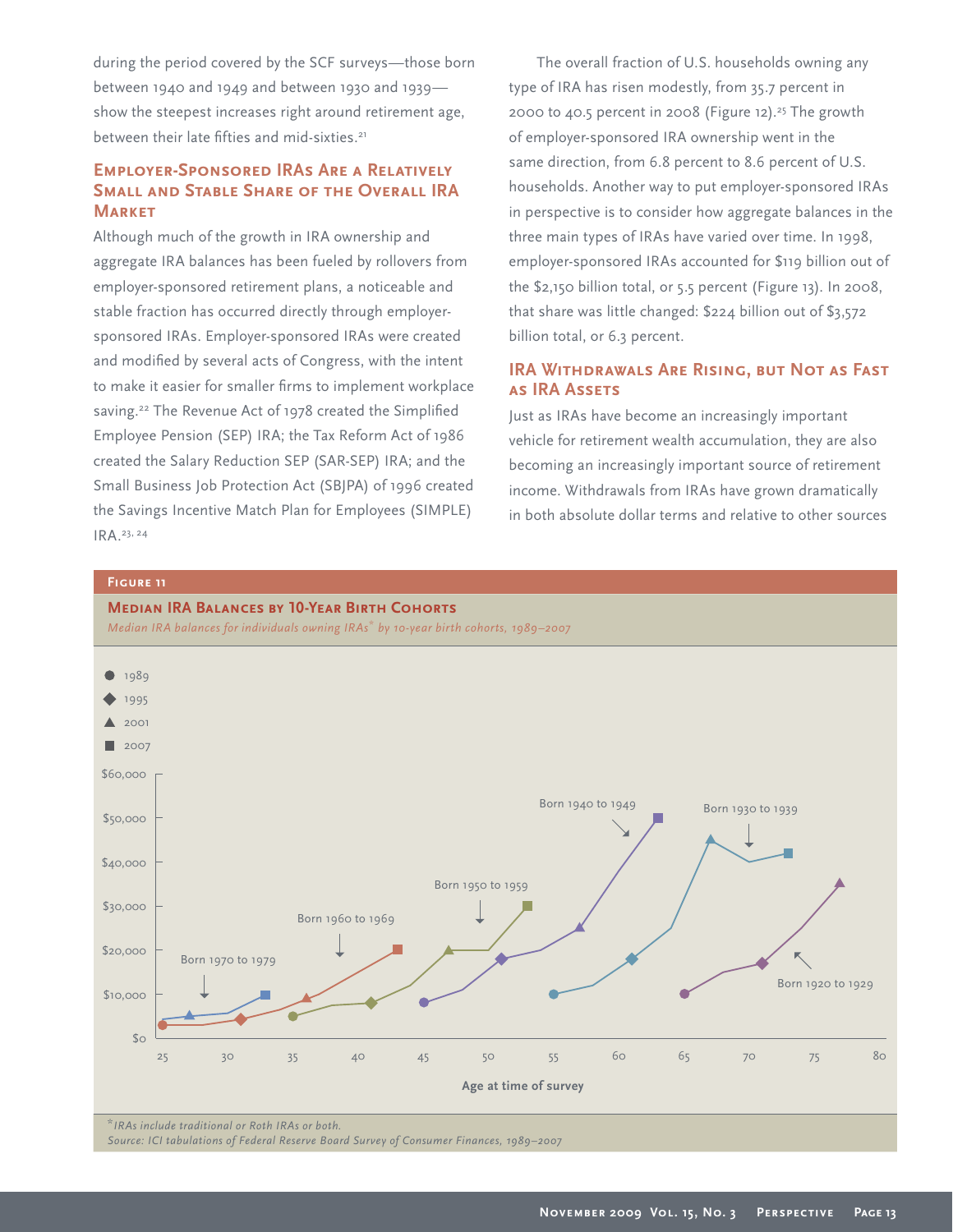### **Figure 12**

### **U.S. HOUSEHOLDS' OWNERSHIP OF IRAS**



m. Any type of IRA

#### **Percentage of U.S. households owning type of IRA, 2000–2008**



#### **Millions of U.S. households owning type of IRA, 2000–2008**



*\*Employer-sponsored IRAs include SIMPLE IRAs, SEP IRAs, and SAR-SEP IRAs.*

*Note: Households may hold more than one type of IRA.*

*Source: Investment Company Institute Annual Mutual Fund Shareholder Tracking Survey, 2000–2008*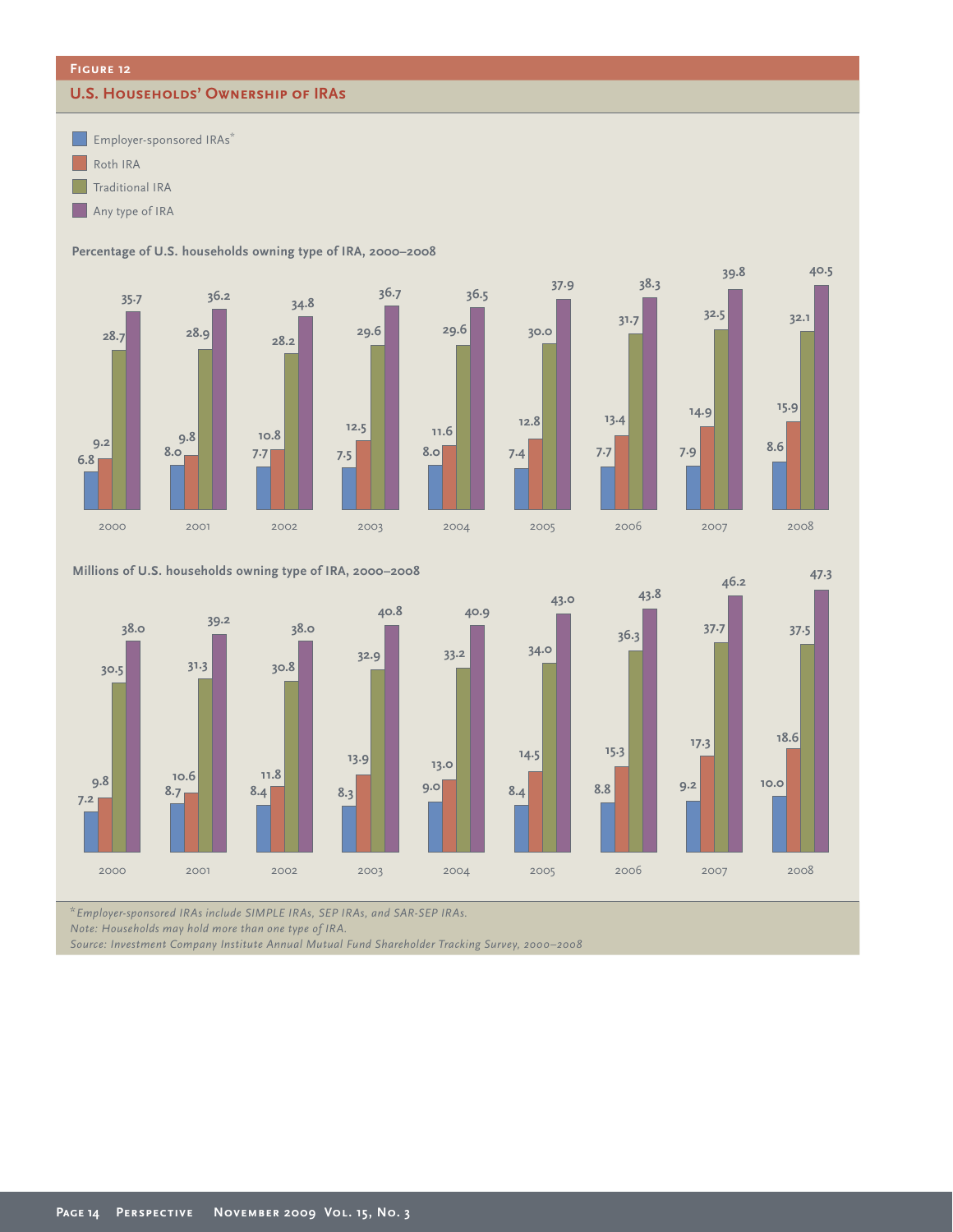#### **Figure 13 MOST IRA ASSETS HELD IN TRADITIONAL IRAS** *Billions of dollars, year-end, 1998–2008* Employer-sponsored IRAs\* Roth IRAs Traditional IRAs **3,749<sup>e</sup> 4,220e 3,652e 3,299 2,993<sup>e</sup> 2,533 2,651 2,629 2,619 2,150 195e 160<sup>e</sup> 140 106e <sup>78</sup> <sup>76</sup> <sup>78</sup> <sup>79</sup> 57 276e 233<sup>e</sup> 203 168<sup>e</sup> <sup>133</sup> <sup>144</sup> <sup>145</sup> <sup>152</sup> 119**

1998 1999 2000 2001 2002 2003 2004 2005 2006 2007 2008

**2,719e**

*\*Employer-sponsored IRAs include SIMPLE IRAs, SEP IRAs, and SAR-SEP IRAs. eData are estimated.*

*Sources: Investment Company Institute and Internal Revenue Service Statistics of Income Division*

of retirement income. However, the percentage of IRA balances withdrawn each year is in fact lower now than it was 20 years ago. That is because the growth of IRA assets has been faster than the growth of IRA withdrawals.

**2,423 2,407 2,395 2,322 1,974**

Total IRA withdrawals have risen dramatically in the past two decades, from \$23.7 billion in 1988 to \$189.8 billion in 2007 (Figure 14). The pattern of withdrawals over time shows that changes in tax provisions (for example, allowing withdrawals for education or health expenses, or for conversions from traditional to Roth IRAs) had shortterm effects on withdrawal rates, but the dominant trend one sees is a strong secular rise. The same basic upward trend is visible in taxable IRA distributions, rising from \$11.1 billion in 1988 to \$148.0 billion by 2007. The ratio of taxable to total IRA distributions has generally risen over time, with the notable exception of 1998 when Roth IRAs were introduced and amounts converted from traditional to Roth IRAs in that year were allowed to be included in taxable income ratably over a four-year period.

There are several possible reasons why taxable withdrawals are less than total distributions in any given year, but unfortunately, the available data from tax returns do not allow us to distinguish between the explanations. In any given year, taxpayers are instructed to report any IRA distribution that has been reported to them on IRS Form 1099-R. In some cases, however, those amounts are simply being rolled over from the IRA to another tax-deferred account, and are therefore not taxable.26 Thus, in the general case of nontaxable rollovers from IRAs to another account, the taxable distributions concept is the preferred income measure. One notable exception to the general rule that rollovers are nontaxable is the conversion of assets from a traditional IRA to a Roth IRA. For example, in 1998, 1.4 million taxpayers converted \$39.3 billion in traditional IRAs to Roth IRAs when that option became available.27 Traditional to Roth conversions are similar to rollovers in the sense that they move the assets from one type of retirement account to another, but unlike a typical rollover, they can be reported as a taxable distribution.<sup>28</sup>

**3,183<sup>e</sup>**

**3,572<sup>e</sup>**

**225e**

**165<sup>e</sup>**

**224<sup>e</sup>**

**4,197e**

**4,736e**

**314e**

**3,259<sup>e</sup>**

**2,957**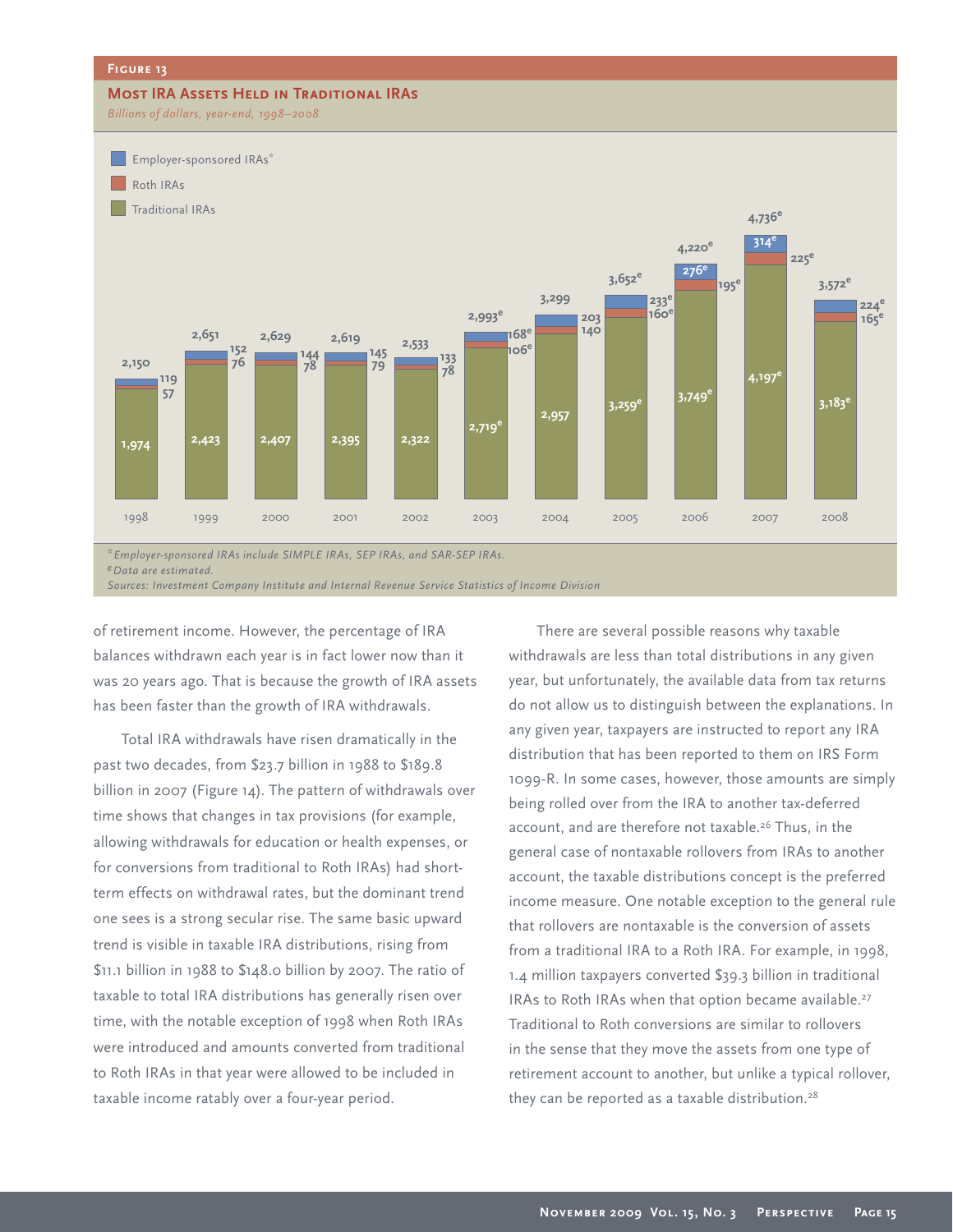

#### **Millions of tax returns**



*\*IRA distributions reported on IRS Form 1040 include taxable and nontaxable amounts. Nontaxable amounts include amounts converted to Roth IRAs, withdrawals of after-tax contributions, and indirect rollovers from IRAs to other IRAs or qualified plans (not trustee-to-trustee). Note: Components may not add to the total because of rounding.*

*Sources: Internal Revenue Service Statistics of Income Division,* Individual Tax Returns, Publication 1304*, various years; and summary of legislative changes*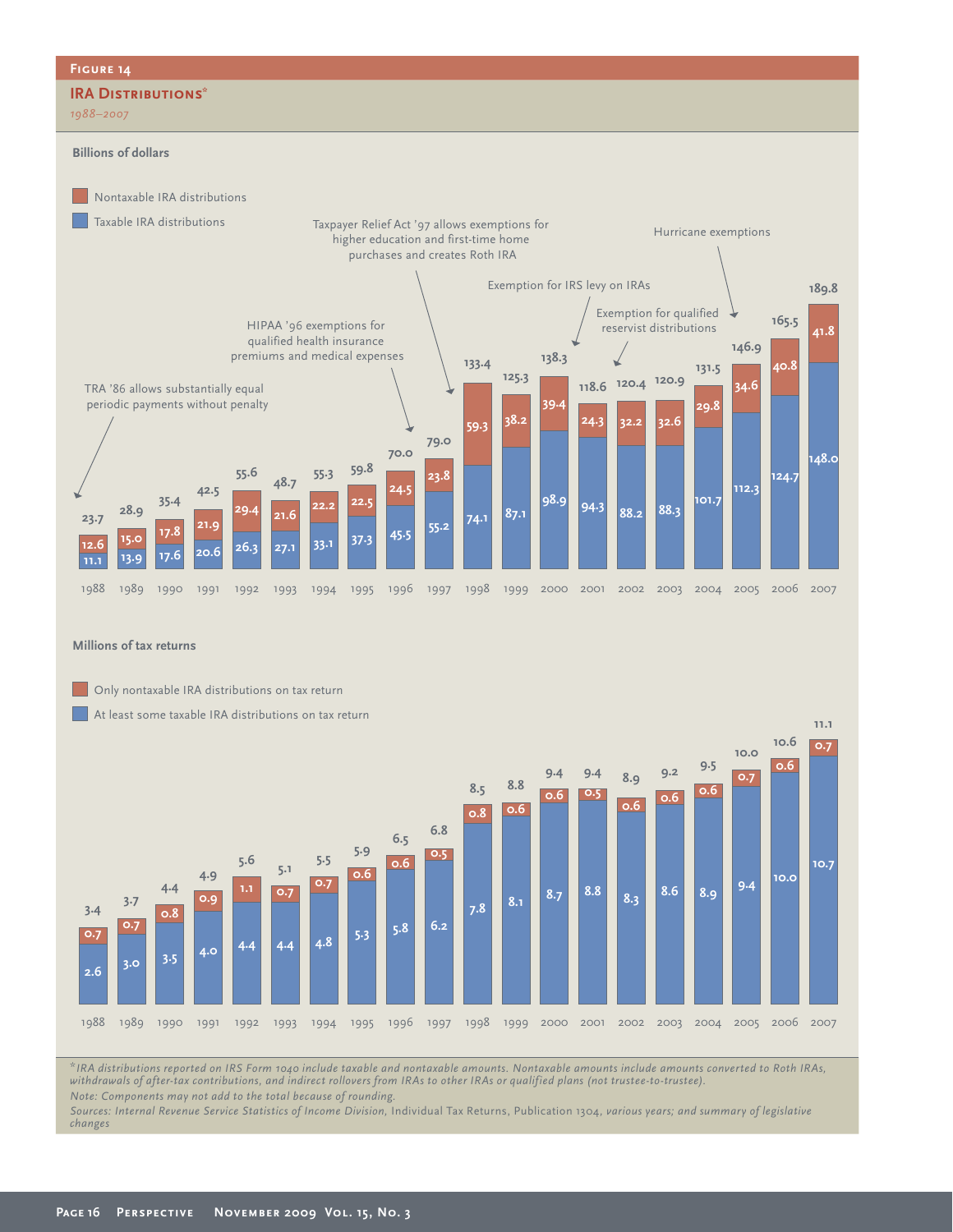In addition, some IRA distributions are nontaxable for other reasons, and it makes sense to include those withdrawals when measuring retirement income available to fund consumption. IRA distributions are nontaxable to the extent they represent withdrawals of after-tax (nondeductible) contributions, withdrawals from Roth IRAs, or Qualified Charitable Distributions (QCDs). As noted, the available (published) tax return data do not allow one to distinguish these types of nontaxable withdrawals from other possibilities, but these components of nontaxable distributions should certainly be included in income. In the end, the choice of an income measure probably comes down to whether or not the households receiving the distributions think of the transaction as a true withdrawal (income-generating) event, and in that sense, the best available survey data on withdrawals (from the Federal Reserve Board's Survey of Consumer Finances [SCF] and ICI's IRA surveys, described in detail below) are closer, at least in aggregate, to the lower taxable distributions measure reported in the tax return data.

Considering the growth of IRA withdrawals relative to other sources of retirement income reinforces the impression that IRAs are becoming increasingly important, whether one uses a taxable or total distributions measure in the numerator. The taxable measure is the lower of the two and therefore less likely to overstate IRA withdrawals as a source of income. That measure is used for this relative-growth analysis.

The other part of the relative-growth analysis is specifying some income concept against which to benchmark the growth of IRA distributions over time; two such income concepts are considered here. The first benchmark compares aggregate taxable withdrawals from IRS Form 1040 over time against aggregate Social Security retirement benefits as reported by the Social Security Administration.29 The second approach is to analyze growth in taxable IRA withdrawals from IRS Form 1040 relative to other reported sources of retirement income as measured in the Current Population Survey

### **Figure 15**

### **Taxable IRA Distributions1 Are a Rapidly Growing Source of Retirement Income** *Percentage, 1988–2007*



*1Taxable IRA distributions reported on IRS Form 1040 (see Figure 14).*

*2OASI benefits include benefits paid to retired workers, their spouses and dependents, and to survivors of deceased insured workers.*

*3CPS total retirement income includes Social Security, private pensions, state and local employee pensions, federal civilian employee pensions, U.S. veterans benefits, federal military pensions, other pensions, annuities, and regular withdrawals from IRAs, Keoghs, and DC plans. See Figure 19 for 2006 retirement income information.*

*Sources: ICI tabulations using information from IRS Form 1040, Current Population Survey, and Social Security Administration*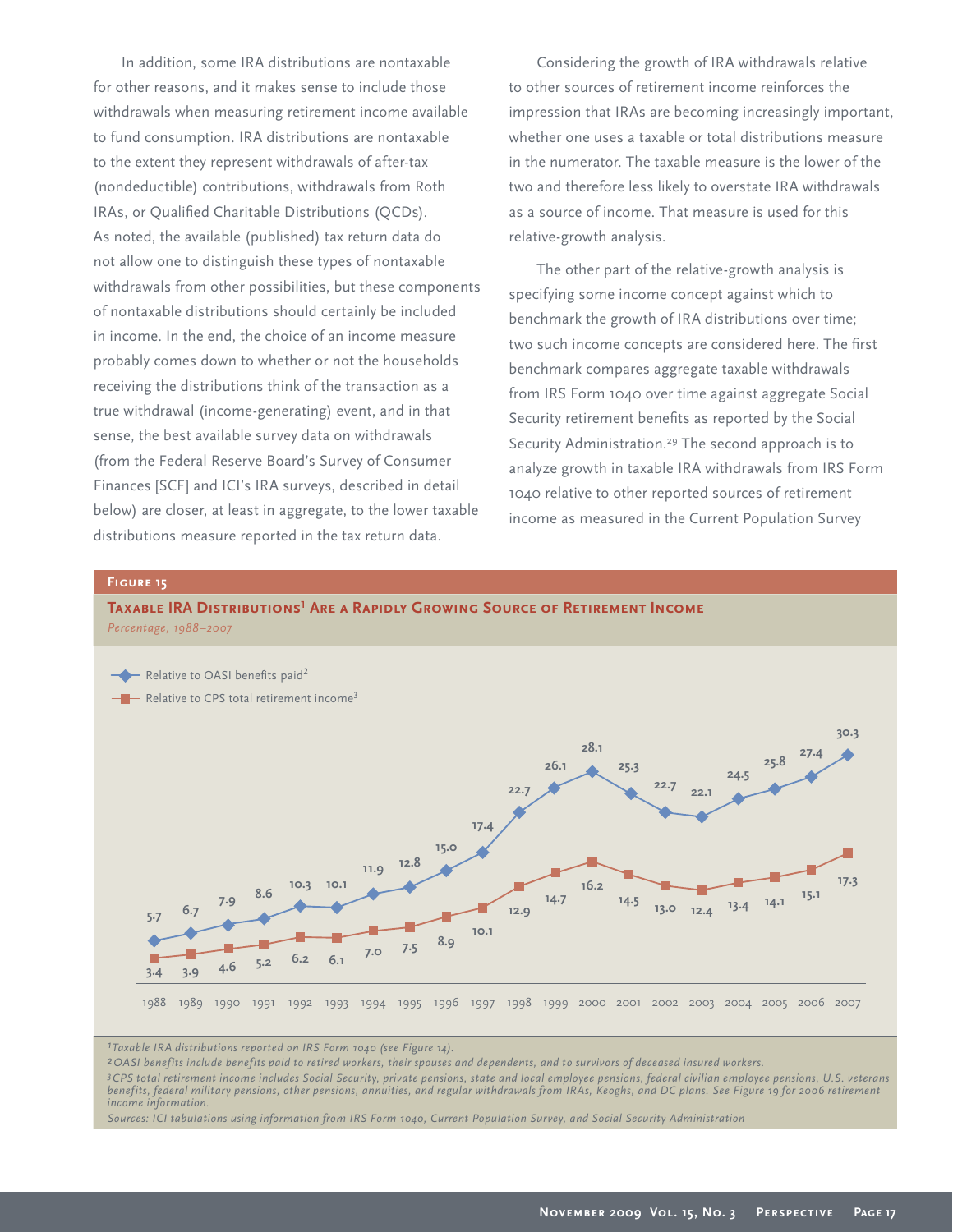(CPS). Those other sources include all Social Security (including disability), pension benefits (private, federal, state, and local), veterans benefits, and reported "regular" withdrawals from IRAs and 401(k) plans.<sup>30</sup>

Relative to either measure of underlying retirement income, taxable IRA distributions have risen by a factor of about five (Figure 15). For example, taxable IRA distributions relative to Social Security retiree benefits in 1988 were 5.7 percent, but rose to 30.3 percent by 2007. Taxable IRA distributions relative to the CPS total retirement income measure in 1988 was 3.4 percent, but grew to 17.3 percent by 2007.

Nevertheless, the growth of IRA assets has outpaced the dollar increases in IRA withdrawals. The ratio of IRA withdrawals to previous year-end IRA assets in 2007 was 4.5 percent, below the withdrawal rate of 5.9 percent in 1988 (Figure 16). There are a variety of reasons why withdrawal rates have trended down over time and

maintained relatively low levels. For example, some retired IRA owners appear reluctant to make withdrawals, and only do so when the required minimum distribution (RMD) rules for people aged 70½ or older begin to affect them.31

Reluctance to make withdrawals except in emergencies might explain the low level of withdrawals, but it does not explain the time pattern. The overall withdrawal rate at any point in time depends on the age distribution of balances and the propensity to take withdrawals by age. The age distribution of IRA balances more likely relates to the maturing of the IRA and employer-sponsored retirement plan systems and the movement of successive cohorts of American workers into the cycle of pension participation, job change, rollover, and IRA creation. Thus, one would expect that as IRA balances grow, withdrawals will also grow, but with a lag as the people who own the IRA balances get older and begin to access their accounts. That is, the age distribution of IRA balances is still maturing.

### **Figure 16**



*\*IRA distributions reported on IRS Form 1040 include taxable and nontaxable amounts. Nontaxable amounts include amounts converted to Roth IRAs, withdrawals of after-tax contributions, and indirect rollovers from IRAs to other IRAs or qualified plans (not trustee-to-trustee). Sources: Investment Company Institute; Federal Reserve Board; American Council of Life Insurers; and Internal Revenue Service Statistics of Income Division,* Individual Tax Returns, Publication 1304*, various years*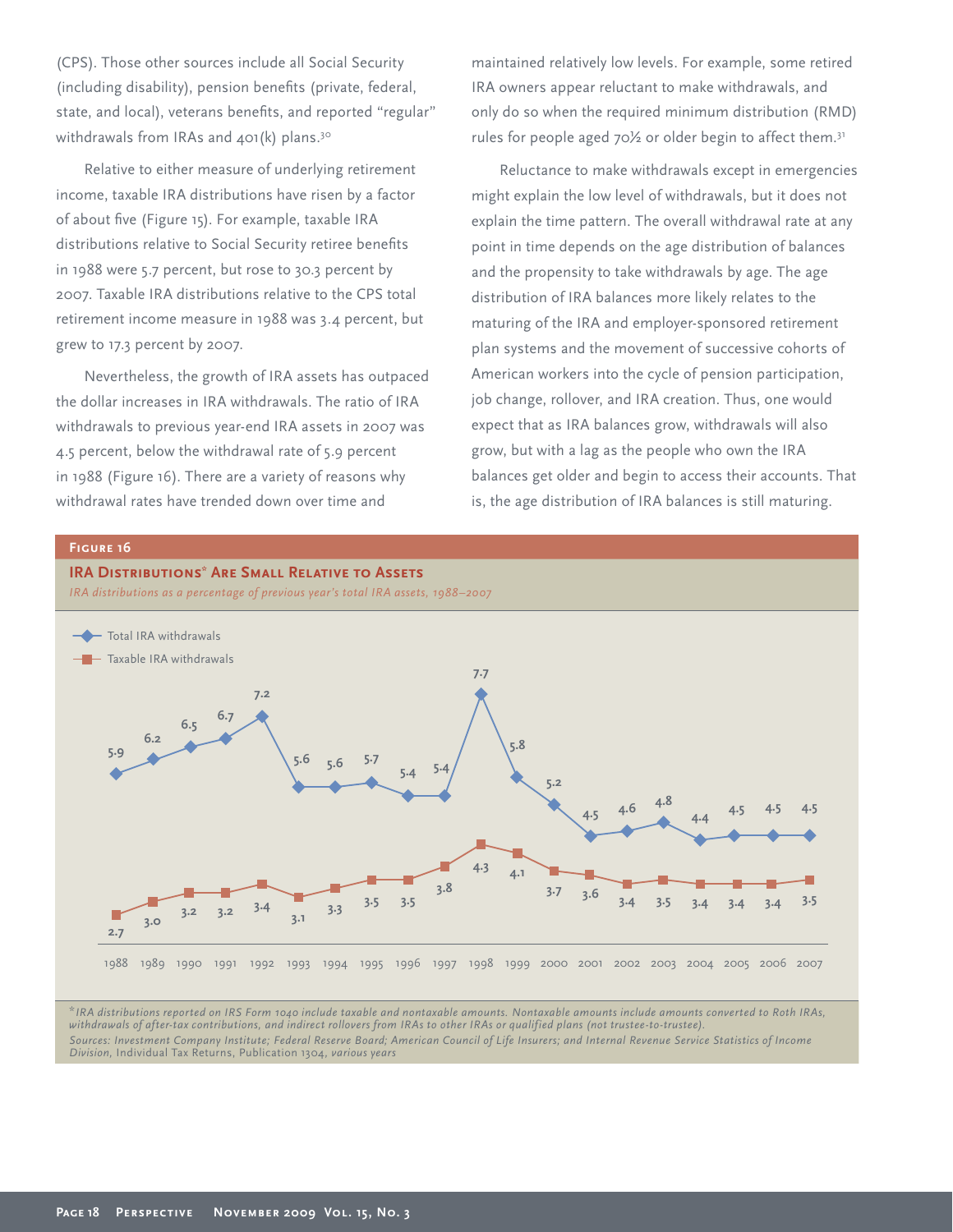# **IRA WITHDRAWALS ARE LIKELY TO BECOME AN Even Larger Source of Retirement Income, but Their Importance May Be Mismeasured**

The data presented on IRA ownership, contributions, balances, and withdrawals tell an important story about the evolution of IRAs since their inception in 1974. Yet the tremendous growth in IRA withdrawals relative to other sources of retirement income may only just be beginning because a significant fraction of accumulated IRA wealth is owned by households on the verge of retirement. Within a few years those households will enter retirement and begin drawing down their accumulated IRA balances, and those withdrawals will be an important source of funding for retirees' spending.

However, it is not clear that those withdrawals will be appropriately measured as a source of retiree income because traditional survey-based measures of retiree resources may be both statistically and conceptually flawed. The official U.S. annual household survey data that are used to measure income and poverty status capture only a small fraction of IRA withdrawals that actually occur in a given year. Thus, while IRA withdrawals have risen in importance as a source of retirement income, the most widely cited income measure has failed to capture that growth. Looking ahead, that trend is likely to continue.

# *The Coming Boom in IRA Withdrawals*

IRA withdrawals have grown much faster than other sources of retirement income, and it is straightforward to project that IRA withdrawals will continue growing at a rapid pace. One can examine the trends in employersponsored retirement plans and IRA ownership by age presented earlier to get some sense of where IRA withdrawals are headed, but it is even more instructive to look closely at IRA ownership and withdrawal rates for people in retirement compared with those on the cusp of retirement. In 2004, persons aged 55 or older represented 45.7 percent of the IRA-owning population, but held 72.7 percent of all IRA assets (Figure 17).

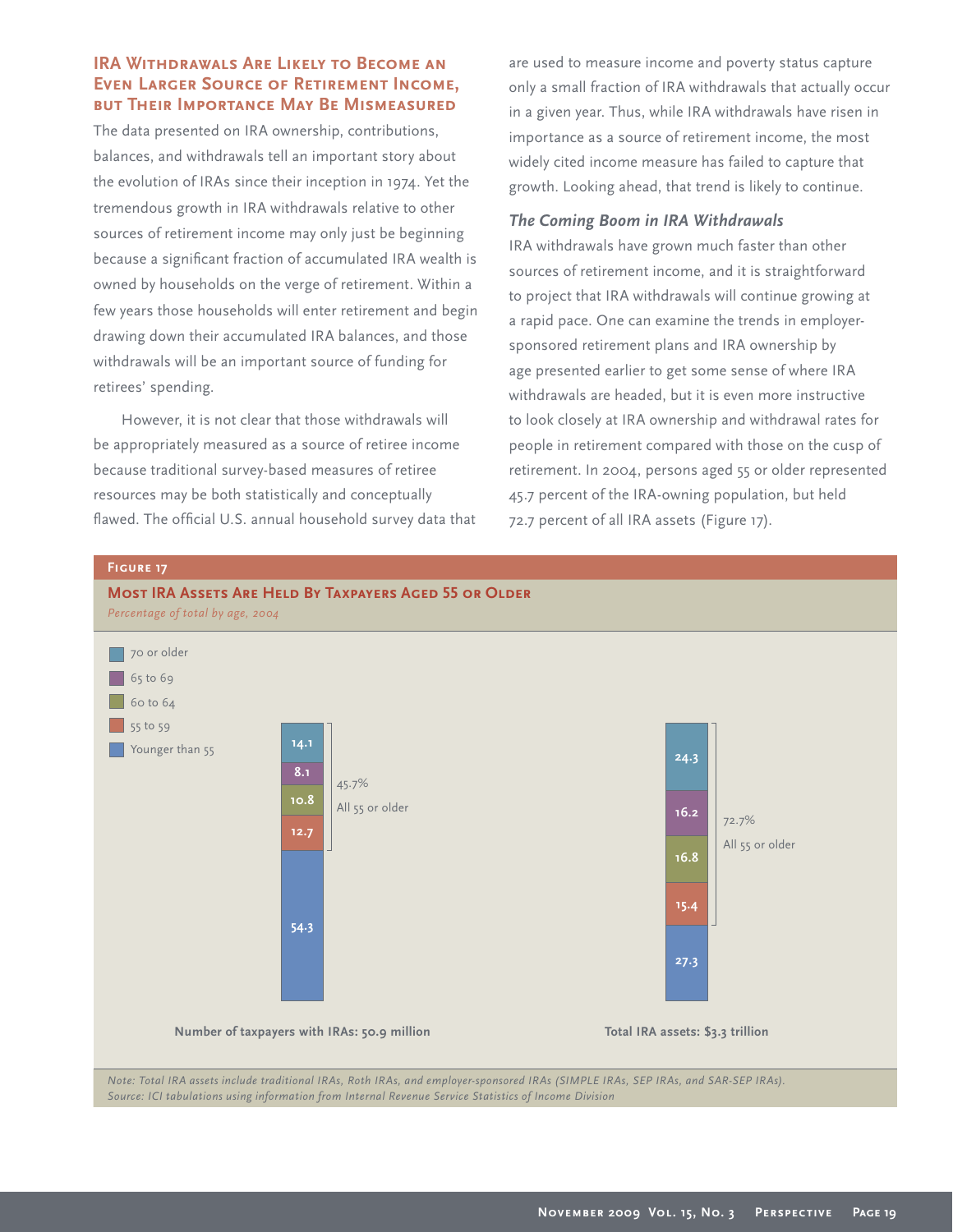# **Current Population Survey Official Definition of** *Income*

*The Current Population Survey (CPS) collects income information for each person 15 years or older in the sample. Data are collected on the amount of income received in the preceding calendar year from each of the following sources: earnings, unemployment compensation, workers' compensation, Social Security, supplemental security income, public assistance, veterans payments, survivor benefits, disability benefits, pension or retirement income (including regular withdrawals from IRAs, Keoghs, and DC plans), interest, dividends, rents, royalties, estates, trusts, educational*  assistance, alimony, child support, and financial *assistance from outside of the household.*

*The income of the household does not include amounts received by people who were members during all or part of the previous year if these people no longer resided in the household at the time of the interview. The survey collects income data for people who are current residents but did not reside in the household during the previous year.* 

*In addition, the income data collected by the U.S. Census Bureau include money income received before payments for personal income taxes, Social Security, union dues, and Medicare deductions. Receipts of noncash benefits such as food stamps, health benefits, and subsidized housing are not included.*

The propensity to take withdrawals tends to rise with age: 10.8 percent of IRA-owning taxpayers aged 55 to 59 had withdrawals, compared with 19.6 percent of IRA-owning taxpayers aged 60 to 64 and 28.6 percent of IRA-owning taxpayers aged 65 to 69 (Figure 18).32 The percentage of IRA balances withdrawn also rises with age, and one need only mentally age the balances of the near-retiree cohorts forward in five-year incrementsconsidering how their average withdrawal rates will rise by looking at the group five years older—the implication that aggregate IRA withdrawals are likely to soar becomes clear.

# *Current Population Survey IRA Data Collection*

The CPS is the most widely used data source for measuring economic well-being across the U.S. population.<sup>33</sup> Every March, the CPS collects data on incomes (along with demographic, labor force, and other socioeconomic data) for a large sample of U.S. households, and those data are used to produce commonly used measures such as income and the official poverty rate. The CPS-based measures of economic well-being indicate that IRA withdrawals (and Keogh and DC plan withdrawals; the CPS lumps the three together in the survey questionnaire) are an insignificant source of income (Figure 19). However, a quick comparison of the CPS-reported IRA withdrawals for 2006 (\$6.4 billion) with the values of withdrawals from tax returns (\$165.5 billion total, \$124.7 billion taxable; Figure 14, top panel) suggests there is a significant difference in what is being measured.

#### **Figure 18**

# **IRA Withdrawals Are Likely to Continue Growing Rapidly Because of Aging Population**

*Based on Internal Revenue Service tax and information returns, 2004*

| Age group       | Percentage of IRA owners within<br>age group making a withdrawal | Percentage of aggregate<br>IRA balance withdrawn <sup>*</sup> |
|-----------------|------------------------------------------------------------------|---------------------------------------------------------------|
| Younger than 55 | 9.6                                                              | 3.0                                                           |
| 55 to 59        | 10.8                                                             | 2.5                                                           |
| 60 to 64        | 19.6                                                             | 3.8                                                           |
| 65 to 69        | 28.6                                                             | 3.9                                                           |
| 70 or older     | 93.0                                                             | 6.5                                                           |

*\*The percentage of the aggregate IRA balance withdrawn is the aggregate withdrawal amount divided by the sum of the withdrawal amount and the aggregate IRA balance for each age group.*

*Note: Total IRA assets include traditional IRAs, Roth IRAs, and employer-sponsored IRAs (SIMPLE IRAs, SEP IRAs, and SAR-SEP IRAs). Source: ICI tabulations of information from Internal Revenue Service Statistics of Income Division*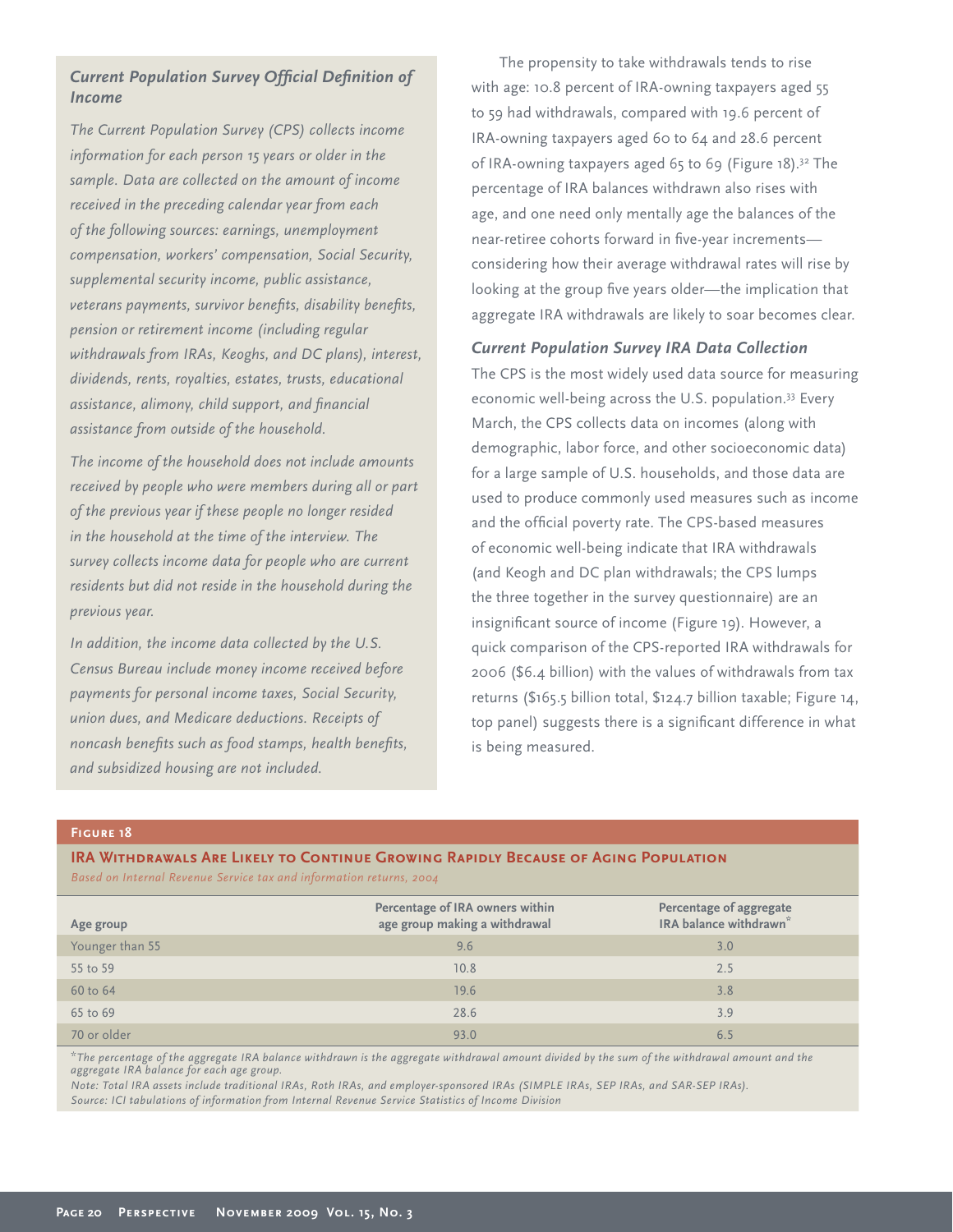Indeed, one crucial difference is that the CPS interview question asks the household whether they received any "regular" withdrawals from their IRAs, Keoghs, or DC plans. This may or may not be an appropriate measure of income, but it is important to note that asking about IRA withdrawals more generally (and perhaps more pointedly, while discussing IRA holdings with the respondent) leads to much higher estimates. For example, in the 2007

SCF and in ICI's 2007 IRA Owners Survey, respondents were asked about withdrawals at the point in the survey immediately following the questions about IRA ownership and balances. In both surveys, the values of reported withdrawals (SCF \$95.2 billion, ICI \$71.6 billion) were an order of magnitude above the CPS value, and closer to the tax return–based actual value (Figure 20).

### **Figure 19**

### **IRA WITHDRAWALS APPEAR INSIGNIFICANT IN THE CURRENT POPULATION SURVEY**

| <b>Retirement income source</b>                                      | <b>Number of persons receiving</b><br>(thousands) | Average annual receipt | <b>Total annual receipts</b><br>(billions) |
|----------------------------------------------------------------------|---------------------------------------------------|------------------------|--------------------------------------------|
| Social Security                                                      | 41,371                                            | \$11,473               | \$474.7                                    |
| Private pensions and annuities                                       | 11,609                                            | 12,606                 | 146.3                                      |
| State and local employee pensions                                    | 4,245                                             | 20,562                 | 87.3                                       |
| Federal civilian employee pensions                                   | 1,611                                             | 23,070                 | 37.2                                       |
| U.S. veterans benefits                                               | 2,416                                             | 11,424                 | 27.6                                       |
| Federal military pensions                                            | 1,283                                             | 18,715                 | 24.0                                       |
| Other pensions                                                       | 1,501                                             | 14,045                 | 21.1                                       |
| Regular withdrawals from IRAs,<br>Keoghs, and DC plans               | 445                                               | 14,307                 | 6.4                                        |
| Source: ICI tabulations of March 2007 Current Population Survey data |                                                   |                        |                                            |

#### **Figure 20**

#### **The Importance of IRA Withdrawals Is Greatly Misstated in Household Income Surveys**

*IRA withdrawal measures,1 various sources*

|                                                                                         | Number of persons receiving<br>(thousands) | Average annual<br>receipt | <b>Total annual receipts</b><br>(billions) |
|-----------------------------------------------------------------------------------------|--------------------------------------------|---------------------------|--------------------------------------------|
| CPS persons with regular withdrawals from IRAs,<br>Keoghs, and DC plans <sup>1, 2</sup> | 445                                        | \$14,307                  | \$6.4                                      |
| SCF family basis, any withdrawals from IRAs <sup>1</sup>                                | 6,992                                      | 13,621                    | 95.2                                       |
| ICI Tracking/IRA Survey family basis, any<br>withdrawals from IRAs <sup>1</sup>         | 7,003                                      | 10,219                    | 71.6                                       |
| IRS tax return basis, taxable IRA distributions <sup>1</sup>                            |                                            |                           |                                            |
| All tax returns                                                                         | 9,965                                      | 12,514                    | 124.7                                      |
| Tax returns where primary<br>taxpayer is younger than 55                                | 1,872                                      | 10,142                    | 19.0                                       |
| Tax returns where primary<br>taxpayer is 55 or older                                    | 8,093                                      | 13.063                    | 105.7                                      |

*1IRA withdrawals include traditional and Roth withdrawals for the 2006 tax year.*

*2Keogh and DC plan withdrawals are from the 2006 tax year.*

Sources: ICI tabulations of Current Population Survey and Survey of Consumer Finances; Internal Revenue Service Statistics of Income Division, Individual Tax Returns, Publication 1304*; ICI Annual Mutual Fund Shareholder Tracking Survey; and ICI IRA Owners Survey*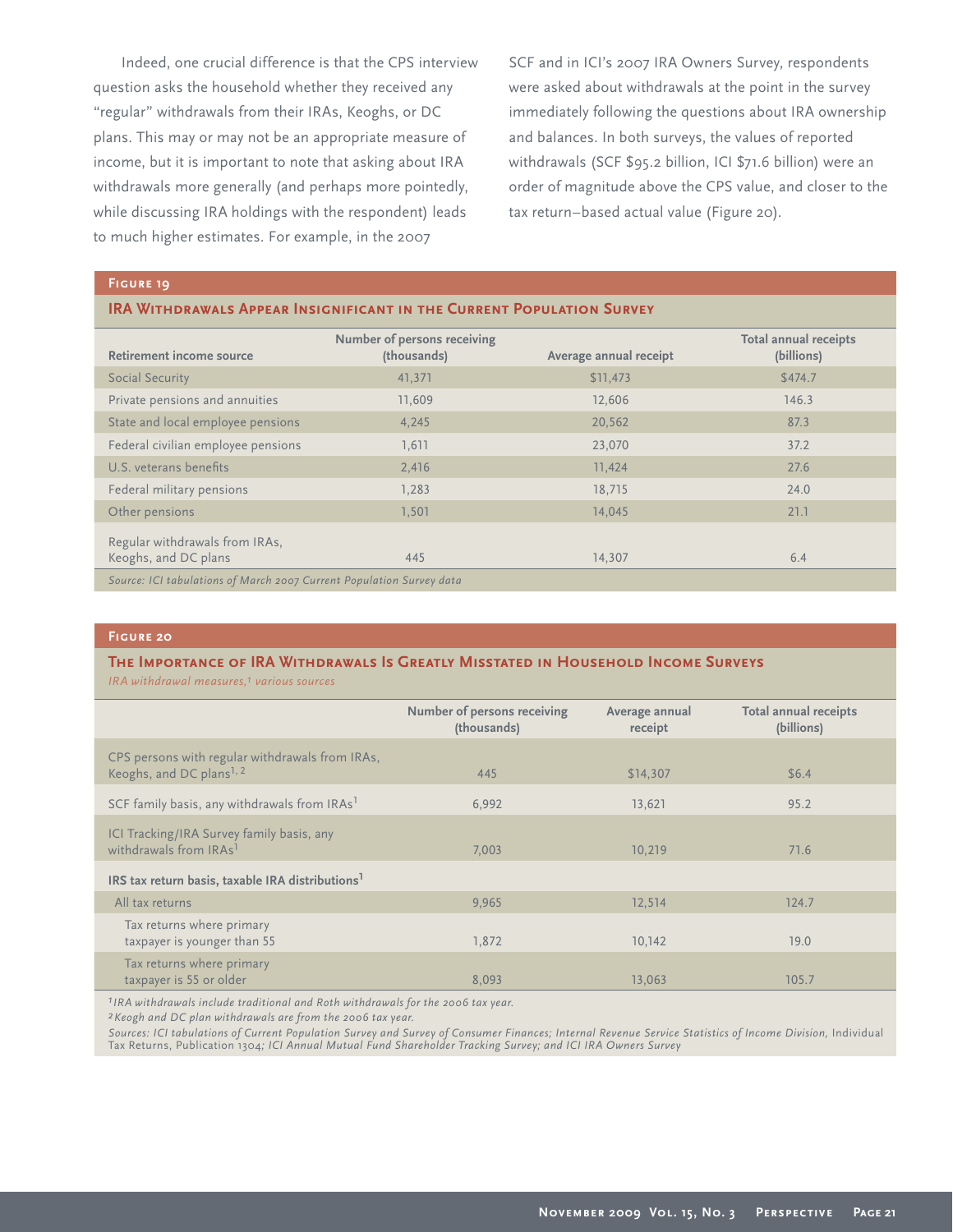# *Implications of the CPS Methodology*

The implication of the CPS data collection strategy is clear: the CPS misses significant economic resources flowing to retired households. That means measures such as median income, the poverty rate, and other summary statistics may well be biased for older Americans. One way to quantify this omission is to use the SCF, which has the CPS-type "regular" income measure for most income sources but also has good estimates of DC plan and IRA withdrawals. The CPS-type "regular" per-capita income of people aged 65 or older was \$5,792 in the lowest income decile,  $$17,874$  for the fifth decile, and  $$156,051$ for the highest decile (Figure 21, top panel).34 The overall per-capita average of the "regular" income measure was \$34,359 in 2006.

Adding appropriately measured IRA and DC retirement plan withdrawals raises average per-capita income by 6.5 percent because average withdrawals across all persons 65 or older were just over \$2,000 per year (average income is \$36,583 including IRA and DC retirement plan withdrawals versus \$34,359 using the "regular" income measure; Figure 21, top panel). In addition, IRA and

DC plan withdrawals affect incomes across the income distribution. Incomes among persons in the lowest income decile increase by 7.2 percent over the "regular" income concept when IRA and DC plan withdrawals are included.

The undermeasured impact of IRA and retirement plan withdrawals on retiree incomes becomes even more noticeable when one focuses on those persons who had DC plan or IRA withdrawals during the year, as opposed to spreading out withdrawals across all persons regardless of whether they made withdrawals (Figure 21, lower panel). Estimated income for persons who had IRA or retirement plan withdrawals in the survey year are biased down even further under the "regular" income measure when one takes this approach. The overall impact on annual income for this group jumps to 21.7 percent, and the effect is strongest for persons in the two lowest income deciles. The implications for measuring economic well-being among the retired population are significant; for example, whether or not IRA and DC retirement plan withdrawals are counted appropriately could be the difference between whether or not a person is deemed to be below the official poverty threshold.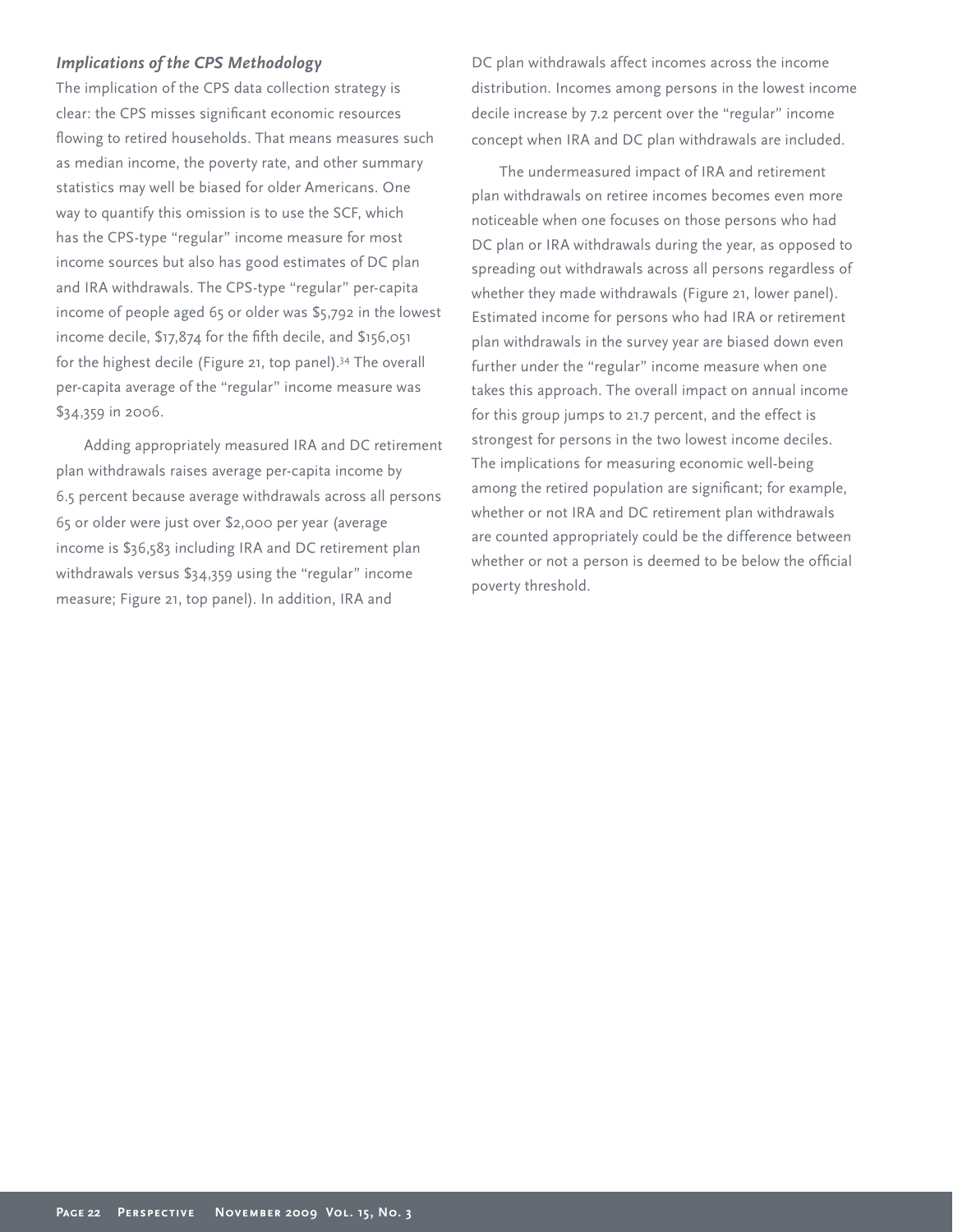#### **Figure 21**

# **DEFINED CONTRIBUTION PLAN AND IRA WITHDRAWALS SIGNIFICANTLY INCREASE AVERAGE PER-CAPITA INCOME of Retirees**

#### Average per-capita income within income deciles for individuals aged 65 or older, tax year 2006

| Income decile <sup>1</sup> | Income excluding DC plan<br>and IRA withdrawals <sup>2</sup> | Income including DC plan<br>and IRA withdrawals <sup>2</sup> | <b>Percent difference</b> |
|----------------------------|--------------------------------------------------------------|--------------------------------------------------------------|---------------------------|
| Lowest                     | \$5,792                                                      | \$6,209                                                      | 7.2%                      |
| 2nd                        | 9,647                                                        | 10,053                                                       | 4.2                       |
| 3rd                        | 11,764                                                       | 12,835                                                       | 9.1                       |
| 4th                        | 14,808                                                       | 15,898                                                       | 7.4                       |
| 5th                        | 17,874                                                       | 19,245                                                       | 7.7                       |
| 6th                        | 21,615                                                       | 22,896                                                       | 5.9                       |
| 7th                        | 26,215                                                       | 27,698                                                       | 5.7                       |
| 8th                        | 32,924                                                       | 35,770                                                       | 8.6                       |
| 9th                        | 46,931                                                       | 48,701                                                       | 3.8                       |
| Highest                    | 156,051                                                      | 166,537                                                      | 6.7                       |
| All                        | 34,359                                                       | 36,583                                                       | 6.5                       |

Average per-capita income within income deciles for individuals aged 65 or older that had DC plan or IRA withdrawals, tax year 2006

| Income decile <sup>1</sup> | Income excluding DC plan<br>and IRA withdrawals | Income including DC plan<br>and IRA withdrawals | <b>Percent difference</b> |
|----------------------------|-------------------------------------------------|-------------------------------------------------|---------------------------|
| Lowest                     | \$5,502                                         | \$8,061                                         | 46.5%                     |
| 2nd                        | 11,135                                          | 15,848                                          | 42.3                      |
| 3rd                        | 14,300                                          | 17,496                                          | 22.4                      |
| 4th                        | 17,390                                          | 22,087                                          | 27.0                      |
| 5th                        | 20,909                                          | 26,964                                          | 29.0                      |
| 6th                        | 24,943                                          | 30,748                                          | 23.3                      |
| 7th                        | 30,517                                          | 41,174                                          | 34.9                      |
| 8th                        | 37,255                                          | 41,432                                          | 11.2                      |
| 9th                        | 53,410                                          | 60,258                                          | 12.8                      |
| Highest                    | 190,169                                         | 229,003                                         | 20.4                      |
| All                        | 40,574                                          | 49,363                                          | 21.7                      |

*1Income includes wages and salaries, income from a sole proprietorship or farm, businesses or investments, interest and dividends, Social Security, and other pensions (excluding withdrawals from IRAs and DC plans, unemployment or worker's compensation, welfare assistance, child support, and alimony). 2Figures include individuals who do not have DC plan or IRA withdrawals.*

*Source: ICI tabulations of Federal Reserve Board Survey of Consumer Finances, 2007*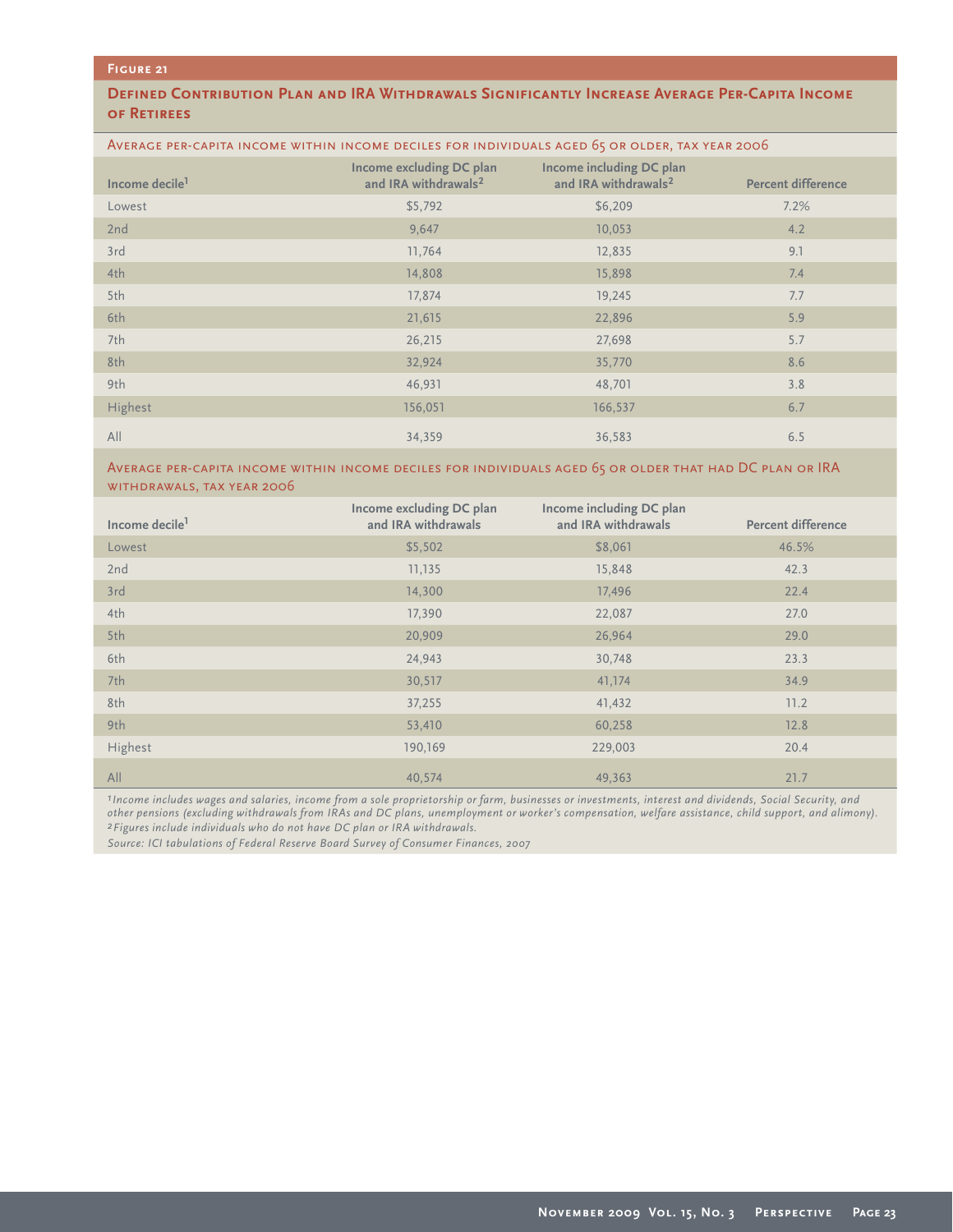# *Reporting of IRA Withdrawals in the SCF: An Example of How Question Placement Affects IRA Withdrawal Reporting*

*The table below shows that reported IRA withdrawal rates in the SCF were not always much higher than in the CPS. Like most surveys, the SCF balances improvements in the survey against maintaining consistent measures*  of income and wealth over time. There is a significant *jump in IRA withdrawal rates that can be traced back to a deliberate change in the SCF survey design. Up to and including the 2001 survey, the SCF questions about IRA withdrawals were included in the income section of the survey, under the "other income" category. This approach is comparable to the way the CPS and other incomeoriented surveys collect the data. However, the Federal Reserve Board realized that this approach was failing to capture most of the withdrawal activity that was actually going on, so in 2004, those questions were shifted to the section of the survey that covered IRAs. In particular, the respondent is now asked to focus on all of the aspects of their IRAs at one time, including things like account balance(s), types of investments in the account(s), and withdrawals. As the results below indicate, withdrawal*  rates and aggregate withdrawals rose significantly after *the SCF change was implemented.* 

# **IRA-Owning Households Taking Withdrawals by Survey Year**

*Percent*

| 1998 | 0.5  |
|------|------|
| 2001 | 1.7  |
| 2004 | 17.4 |
| 2007 | 19.9 |
|      |      |

# **Aggregate IRA Withdrawals by Survey Year**  *Billions of dollars*

| 1998 | 4.9  |
|------|------|
| 2001 | 13.0 |
| 2004 | 58.9 |
| 2007 | 95.2 |

*Note: IRA withdrawals occurred in the tax year prior to the survey year. Source: ICI tabulations of Federal Reserve Board Survey of Consumer Finances, 1998–2007*

# *Regulation of IRAs*

*The tax treatment of IRAs is governed by the Internal Revenue Code and Internal Revenue Service (IRS) regulations. The Code and IRS regulations also spell out various disclosure requirements for IRA providers, including providing the owner with information on the fees and expenses of the IRA, explanations of the applicable tax rules, and certain annual reports (e.g., IRS Forms 1099-R and 5498).* 

*Entities that serve as custodians to IRAs also are regulated depending on the type of entity. The Federal Deposit Insurance Corporation (FDIC) regulates bank custodians, and the IRS regulates nonbank custodians. Any entity that is not a bank must be approved by the IRS to serve as a nonbank trustee or custodian for IRAs or other types of retirement accounts.*

*Investment products (such as mutual funds) used within IRAs may be subject to other specific regulation. In* addition, when an IRA owner consults a financial planner, *adviser, or broker in investing the assets of an IRA, the*  planner, adviser, or broker may have fiduciary obligations *or be subject to other rules of practice. For example,*  investment advisers are regulated and subject to fiduciary *obligations to clients under the Investment Advisers Act of 1940 or state adviser laws or both.* 

# *Additional Reading*

*"The Individual Retirement Account at Age 30: A Retrospective,"* Investment Company Institute Perspective*. Provides a summary of the growth and development of the IRA market. Available at [www.ici.org/](http://www.ici.org/pdf/per11-01.pdf) [pdf/per11-01.pdf.](http://www.ici.org/pdf/per11-01.pdf)*

*"The Role of IRAs in U.S. Households' Saving for Retirement, 2008,"* Investment Company Institute Fundamentals*. Available a[t www.ici.org/pdf/](http://www.ici.org/pdf/fm-v18n1.pdf) [fm-v18n1.pdf.](http://www.ici.org/pdf/fm-v18n1.pdf)*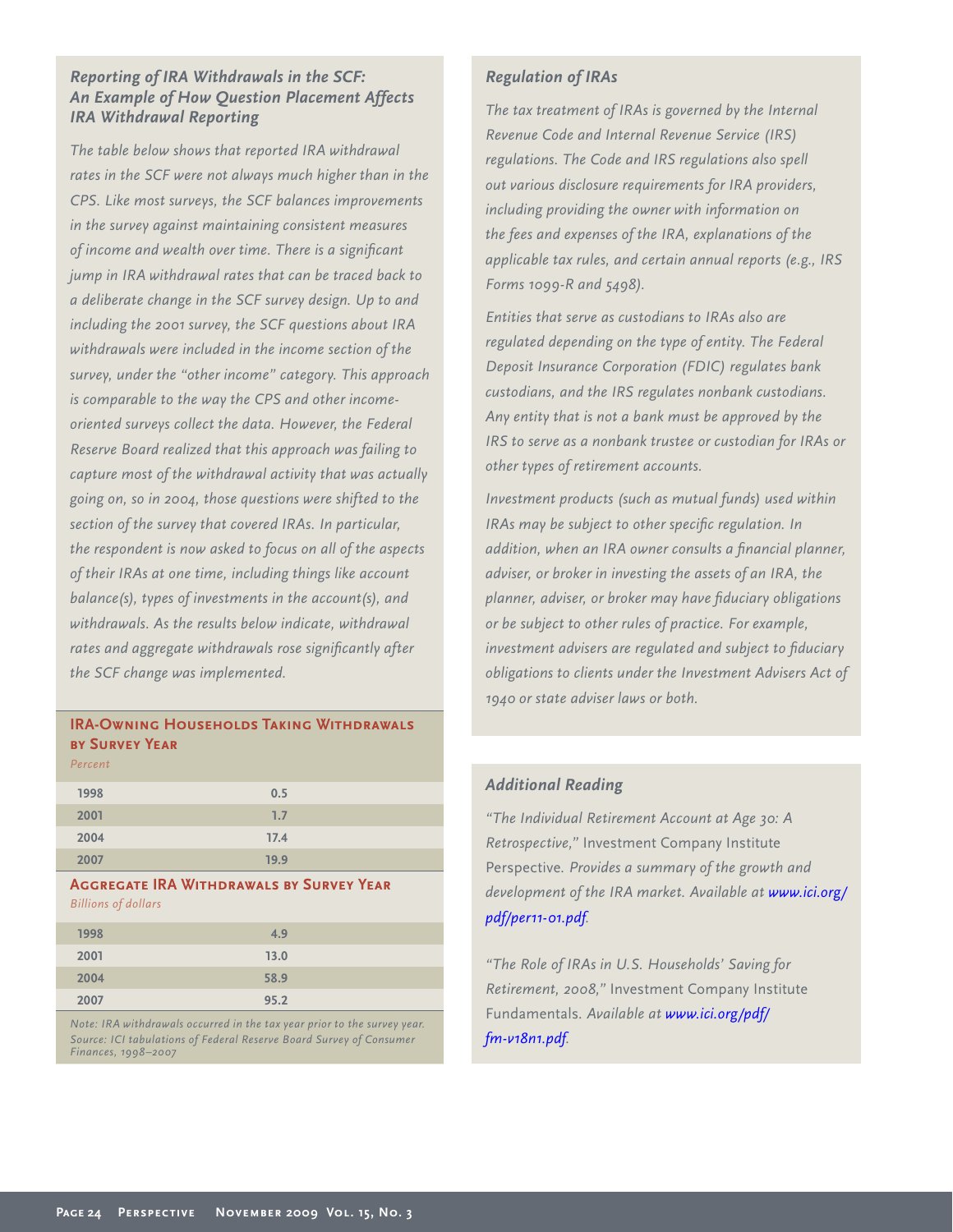### **Figure A1**

# **IRA Assets Represent a Growing Share of Retirement Assets and Household Financial Assets** *Year-end, 1975–2008*

|      | <b>Total IRA assets</b><br>(billions) | Total U.S. retirement<br>assets<br>(billions) | IRA assets as a<br>percentage of total U.S.<br>retirement assets | Total U.S. household<br>financial assets<br>(billions) | IRA assets as a<br>percentage of total U.S<br>household financial assets |
|------|---------------------------------------|-----------------------------------------------|------------------------------------------------------------------|--------------------------------------------------------|--------------------------------------------------------------------------|
| 1975 | \$3                                   | \$469                                         | 0.6%                                                             | \$3,664                                                | 0.1%                                                                     |
| 1976 | $6\,$                                 | 539                                           | 1.1                                                              | 4,149                                                  | 0.1                                                                      |
| 1977 | 9                                     | 598                                           | 1.5                                                              | 4,428                                                  | 0.2                                                                      |
| 1978 | 14                                    | 704                                           | $2.0\,$                                                          | 4,959                                                  | 0.3                                                                      |
| 1979 | 20                                    | 819                                           | 2.4                                                              | 5,685                                                  | 0.4                                                                      |
| 1980 | 25                                    | 995                                           | $2.5$                                                            | 6,561                                                  | 0.4                                                                      |
| 1981 | 38                                    | 1,101                                         | 3.5                                                              | 6,953                                                  | 0.5                                                                      |
| 1982 | 68                                    | 1,355                                         | $5.0\,$                                                          | 7,540                                                  | 0.9                                                                      |
| 1983 | 107                                   | 1,639                                         | $6.5\,$                                                          | 8,316                                                  | 1.3                                                                      |
| 1984 | 159                                   | 1,860                                         | 8.5                                                              | 8,827                                                  | $7.8$                                                                    |
| 1985 | 241                                   | 2,321                                         | 10.4                                                             | 9,964                                                  | 2.4                                                                      |
| 1986 | 329                                   | 2,643                                         | 12.4                                                             | 11,082                                                 | 3.0                                                                      |
| 1987 | 404                                   | 2,890                                         | 14.0                                                             | 11,738                                                 | 3.4                                                                      |
| 1988 | 469                                   | 3,181                                         | 14.7                                                             | 12,873                                                 | 3.6                                                                      |
| 1989 | 546                                   | 3,694                                         | 14.8                                                             | 14,198                                                 | 3.8                                                                      |
| 1990 | 636                                   | 3,923                                         | 16.2                                                             | 14,570                                                 | 4.4                                                                      |
| 1991 | 776                                   | 4,582                                         | 16.9                                                             | 16,124                                                 | 4.8                                                                      |
| 1992 | 873                                   | 4,988                                         | 17.5                                                             | 16,967                                                 | 5.1                                                                      |
| 1993 | 993                                   | 5,581                                         | 17.8                                                             | 18,244                                                 | 5.4                                                                      |
| 1994 | 1,056                                 | 5,921                                         | 17.8                                                             | 18,921                                                 | 5.6                                                                      |
| 1995 | 1,288                                 | 6,978                                         | 18.5                                                             | 21,524                                                 | $6.0$                                                                    |
| 1996 | 1,467                                 | 7,821                                         | 18.8                                                             | 23,426                                                 | 6.3                                                                      |
| 1997 | 1,728                                 | 9,012                                         | 19.2                                                             | 26,750                                                 | $6.5$                                                                    |
| 1998 | 2,150                                 | 10,336                                        | 20.8                                                             | 30,249                                                 | 7.1                                                                      |
| 1999 | 2,651                                 | 11,833                                        | 22.4                                                             | 34,822                                                 | 7.6                                                                      |
| 2000 | 2,629                                 | 11,696                                        | 22.5                                                             | 33,423                                                 | 7.9                                                                      |
| 2001 | 2,619                                 | 11,280                                        | 23.2                                                             | 32,170                                                 | 8.1                                                                      |
| 2002 | 2,533                                 | 10,543                                        | 24.0                                                             | 30,231                                                 | 8.4                                                                      |
| 2003 | $2,993^e$                             | 12,543                                        | 23.9                                                             | 35,307                                                 | 8.5                                                                      |
| 2004 | 3,299                                 | 13,783                                        | 23.9                                                             | 39,236                                                 | 8.4                                                                      |
| 2005 | $3,652^e$                             | 14,863                                        | 24.6                                                             | 43,268                                                 | 8.4                                                                      |
| 2006 | $4,220^e$                             | 16,761                                        | 25.2                                                             | 48,025                                                 | 8.8                                                                      |
| 2007 | $4,736^e$                             | 18,034                                        | 26.3                                                             | 50,703                                                 | 9.3                                                                      |
| 2008 | $3,572^e$                             | 14,061                                        | 25.4                                                             | 41,957                                                 | 8.5                                                                      |

*eData are estimated.*

*Note: Total IRA assets include traditional IRAs, Roth IRAs, and employer-sponsored IRAs (SIMPLE IRAs, SEP IRAs, and SAR-SEP IRAs). Sources: Investment Company Institute, Federal Reserve Board, American Council of Life Insurers, and Internal Revenue Service Statistics of Income Division*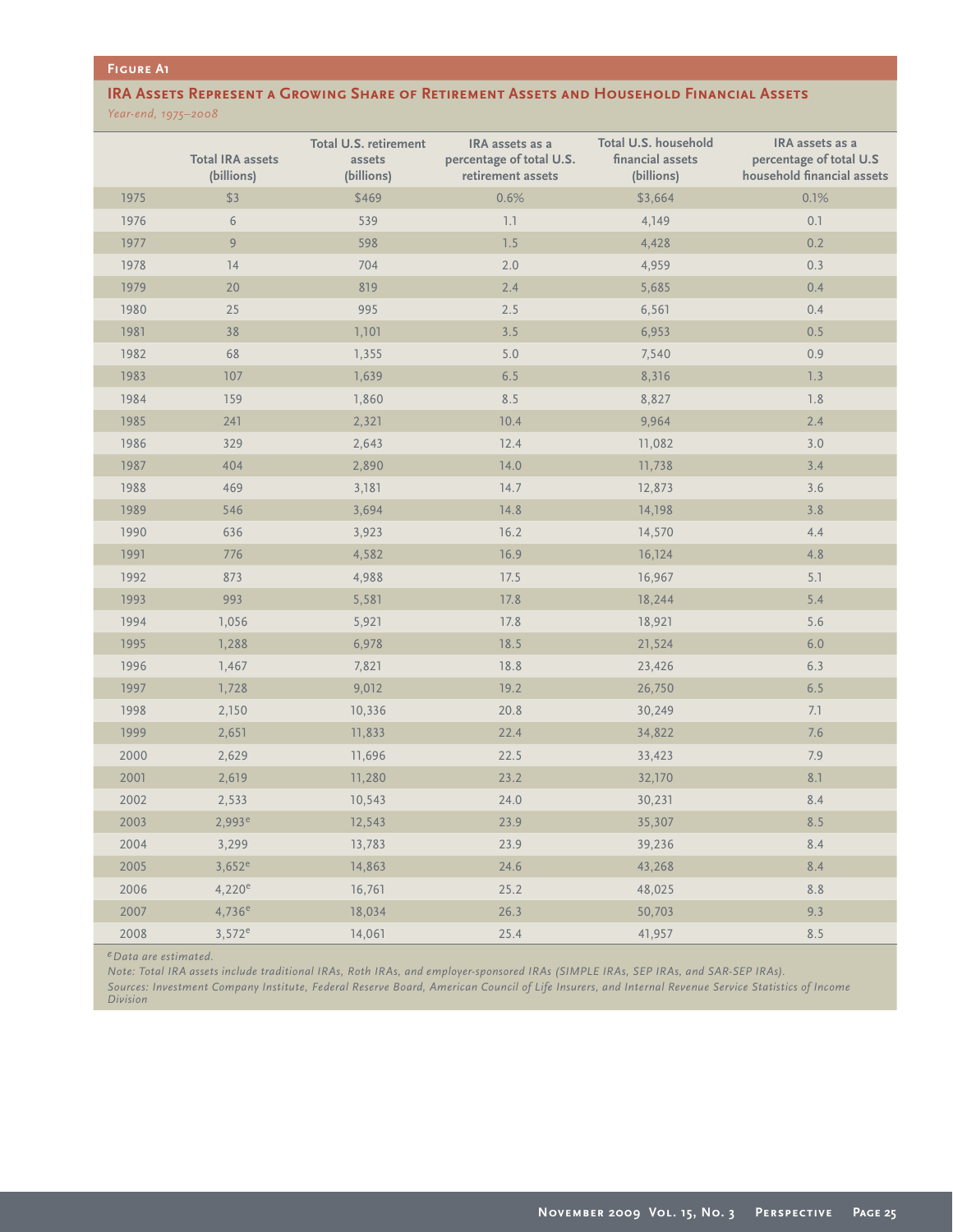# **NOTES**

- <sup>1</sup> The aggregate data presented in this section are taken from ICI's ongoing reporting of U.S. retirement market data. For the most recent releases see Brady, Holden, and Short 2009 and Investment Company Institute 2009.
- <sup>2</sup> If one looks at the wealthiest 5 percent of families in the SCF in 2007, that group owned 82 percent of the outstanding directly held equities, but only 50 percent of all IRA balances. This is one way to show that, although IRA holdings are skewed, they are not as concentrated as other financial holdings such as directly held equities.
- <sup>3</sup> The data on IRA owner characteristics presented in this section are largely taken from the IRA Owners Survey conducted by ICI annually since 2000 (except in 2006). See Holden and Schrass 2009 for the most recent report based on those surveys. Although the ICI IRA Owners Survey is useful for tracking the characteristics of the IRA-owning population, the data in this Perspective on the number and percentage of households owning IRAs are based on ICI's Annual Mutual Fund Shareholder Tracking Survey. For further discussion, see Holden, Bogdan, and Bass 2008.
- <sup>4</sup> See Holden et al. 2005 for additional discussion.
- <sup>5</sup> In 2004, contributions to Roth IRAs were \$14.7 billion, while contributions to traditional IRAs were \$12.6 billion. See Bryant 2008.
- 6 Rollover activity to IRAs from DC plans are reported for new retirees in Sabelhaus, Bogdan, and Holden 2008. Estimates of account disposition for all separating employees can be found in The Vanguard Group 2009. The Vanguard study shows that 48 percent of separating employees—accounting for 50 percent of account balances—leave their accumulated assets in the DC plan. Another 42 percent of assets were rolled over, thus 92 percent of assets were retained in some type of retirement account when employees separated.
- <sup>7</sup> See Bryant 2008.
- 8 The same vesting rules typically apply to both DB and DC plan benefits. Maximum vesting periods were first restricted by ERISA in 1974 and later by the Tax Reform Act of 1986 (TRA '86). In 2001, the Economic Growth and Tax Relief Reconciliation Act (EGTRRA) instituted more restrictive maximum vesting periods for employer matching contributions in a 401(k) plan.
- <sup>9</sup> Plans can also use "graded" vesting—that is, employees are entitled to a portion of the benefits that increases over time. Under ERISA, the maximum allowable graded vesting period was 15 years, where vesting phased in starting at five years and reached 100 percent at 15 years. TRA '86 restricted graded vesting to seven years, with vesting phasing in from three to seven years.
- <sup>10</sup> The maximum graded vesting period for employer contributions in a 401(k) plan is six years, with vesting phasing in from two to six years. Some plan designs, referred to as "safe harbor" plans, require a more rapid vesting schedule.
- <sup>11</sup> Indeed, 87 percent of DB plan participants in 2005 were in plans with cliff vesting taking place at tenure of five years or more. By contrast, only 22 percent of workers in DC plans are exposed to cliff vesting of any duration. See U.S. Department of Labor, Bureau of Labor Statistics 2007, p. 70 and p. 83.
- <sup>12</sup> The CPS micro data used in this Perspective were downloaded from the CPS-IPUMS project at the University of Minnesota Population Research Center. For a description of the CPS files, see King et al. 2004. The observed differentials in coverage by earnings can be explained by a number of factors, including the fact that low earners get relatively higher replacement rates from Social Security, which suggests they may choose not to forego current compensation (by participating in a retirement plan) in order to increase future income. Firms with employees who are older (therefore, more likely to be focused on retirement saving rather than other savings goals), more highly compensated, and full-time workers, are more likely to sponsor retirement plans. Retirement plan sponsorship by these firms is at least in part because more of their employees are focused on saving for retirement and have enough resources to save. For a comprehensive analysis of differences in employer-sponsored retirement plan coverage across socioeconomic characteristics, see Brady and Sigrist 2008.
- <sup>13</sup> The data underlying Figure 7 are from the Federal Reserve Board's Survey of Consumer Finances (SCF), which is only available on a consistent basis beginning in 1989. If one looks back further in time using other data—for example, coverage data for privatesector employees from the Department of Labor's Form 5500 data series—the shift from DB to DC is even more dramatic. See U.S. Department of Labor, Employee Benefits Security Administration 2004.
- <sup>14</sup> Clark and Sabelhaus 2009 use the same SCF data to further explore the two trends reported in Figures 7 and 8. Higher earners have higher pension coverage rates in every year, and those differences are relatively stable over time (Figure 7). However, that does not necessarily imply that the shift from DB to DC (Figure 8) was equal across earnings groups—the shift could have been concentrated among low or high earners. Clark and Sabelhaus 2009 show that the shift was generally proportional across earnings groups, although slightly lower take-up rates for low earners under DC plans has led to a slight (relative) decline in their overall coverage.
- <sup>15</sup> A decade ago, 76 percent of DB plans offered by medium and large business establishments distributed plan proceeds at retirement only in an annuity. See U.S. Department of Labor, Bureau of Labor Statistics 1999, p. 107. By 2005, more than half of DB plans offered a full or partial lump-sum distribution option. See U.S. Department of Labor, Bureau of Labor Statistics 2007, p. 66.
- 16 U.S. Department of Labor, Employee Benefits Security Administration 2008 reports cash balance plans represented 8 percent of private-sector DB plans, 28 percent of DB plan assets, and 26 percent of active DB plan participants in 2006.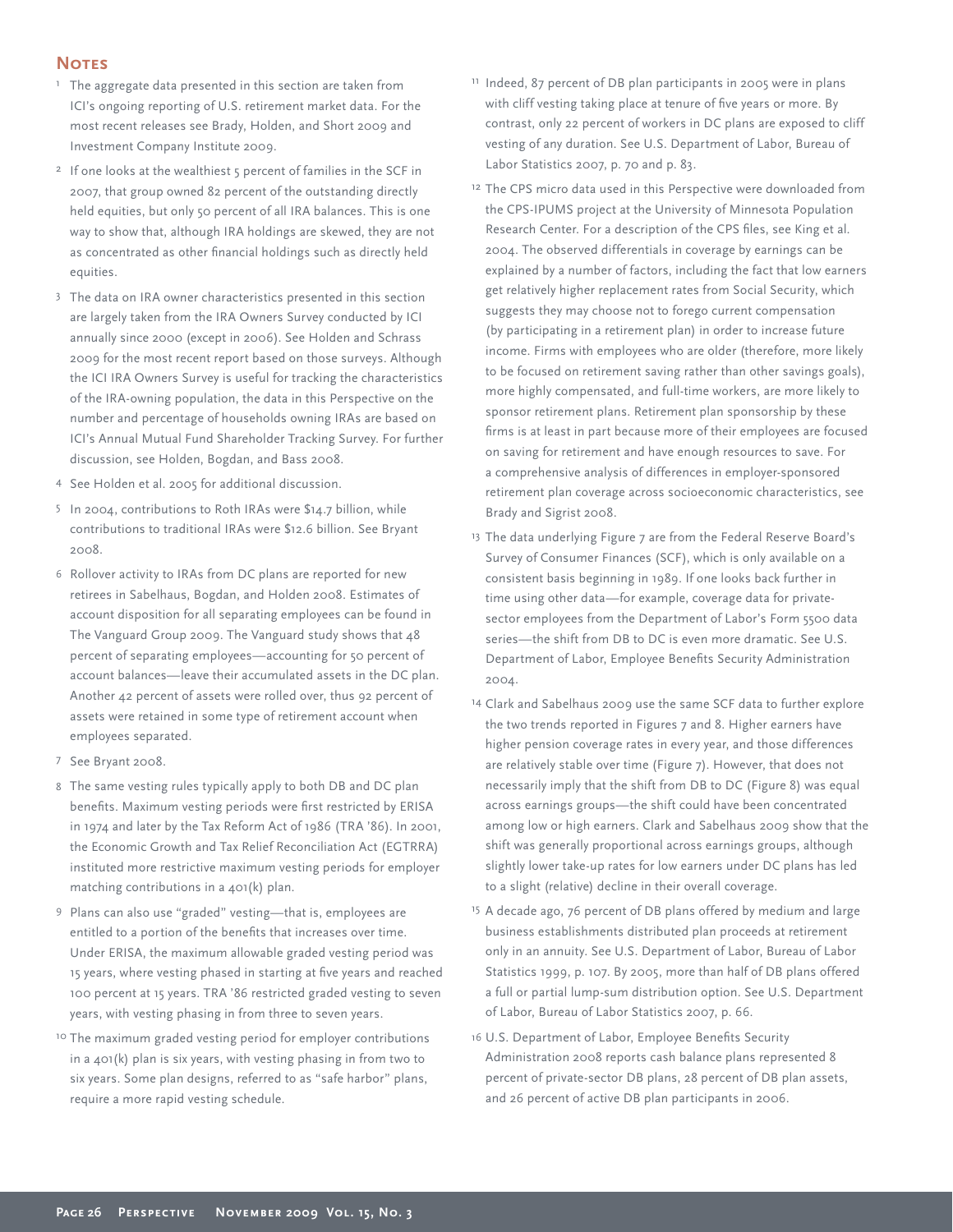- <sup>17</sup> For the complete reports, see U.S. Department of Labor, Bureau of Labor Statistics 2004 and 2008.
- 18 Indeed, Clark and Sabelhaus 2009 discuss the fact that high rates of job turnover pose an important risk to workers in DB plans, whose rates of accumulation are generally back-loaded (that is, accrued pension benefits rise in a very nonlinear way with tenure). When one considers that risk alongside the investment risk that some observers identify as a drawback to DC plans, it is possible to see how the shift from DB to DC actually benefitted many workers. See Holden, Hadley, and Brady 2006 for a brief summary of research on the DB to DC changes.
- <sup>19</sup> The rates of IRA ownership shown here are at the person level instead of the usual household level—in order to emphasize how the cycle of DC accumulation and rollover to IRA affects individuals. The same basic pattern shows up in household-level data, which is the more traditional way to tabulate the SCF cohortlevel data over time. For a description of the SCF data along with household-level tabulations of various types of wealth holdings by age and survey year, see Bucks et al. 2009.
- <sup>20</sup> Recall, IRAs were first available in 1975, when this cohort was already 46 to 55 years old, and 401(k) plans were essentially first available in 1981, when this cohort was already 52 to 61 years old.
- <sup>21</sup> One interesting observation in Figure 11 is that the median balances for the 1920 to 1929 cohort actually increased between 1995, when they were 71 years old on average, and 2001, when they were 77 years old on average. One would expect to see stabilization or even decumulation of IRA balances, as occurred for the next youngest cohort (born between 1930 and 1939) in the next period (2001 to 2007). There are two explanations for this apparent anomaly. First, stock market returns were high during this time period, so these older IRA owners may have been drawing money out but still saw their balances increase. Second, this cohort reached the age range where differential mortality the empirical observation that high-wealth individuals tend to live longer than low-wealth individuals—begins to play a role when measuring changes over time. This is a common problem when using cross-section surveys at different points in time to compute some change for a given group. Basically, the sample of IRA owners born between 1920 and 1929 who were still alive in 2001 is not representative of the sample who were alive six years earlier—the survivor group is likely to be higher wealth, so the comparison of medians can be misleading. This does not affect the younger age groups because mortality rates are much lower. See Attanasio and Hoynes 2000 for empirical evidence on the extent of differential mortality and the implications for measuring wealth changes over time.
- <sup>22</sup> Indeed, one of the distinguishing features of an employersponsored IRA is exemption from annual Department of Labor/ Internal Revenue Service/Pension Benefits Guaranty Corporation Form 5500 filing, which generally is a requirement of DC plans under ERISA.
- <sup>23</sup> SBJPA also prevented the formation of new SAR-SEP IRAs, although it grandfathered existing SAR-SEP IRAs.
- <sup>24</sup> For a more complete description of the different types of IRAs and the evolution of IRA policy, see Holden et al. 2005.
- <sup>25</sup> The incidence of ownership across different types of IRAs is based on ICI's Annual Mutual Fund Shareholder Tracking Survey. For further discussion of that survey, see Holden, Bogdan, and Bass 2008.
- 26 Note that in most rollover events this is a nonissue because trustee-to-trustee transactions do not generate an IRS Form 1099-R filing.
- <sup>27</sup> See Internal Revenue Service 2009.
- 28 In 1998 taxpayers were allowed to spread the taxable distribution over four years when converting balances from traditional to Roth IRAs. That option was only available in 1998.
- <sup>29</sup> The measure of Social Security retirement income here is Old Age and Survivor's Insurance (OASI) benefits, which are only payable to workers who have reached age 62 and their dependents. See U.S. Social Security Administration, Office of Retirement and Disability Policy 2009.
- <sup>30</sup> Although the CPS's concept of retirement income includes some IRA, Keogh, and DC plan withdrawals, the data indicate that the bulk of withdrawals are not being captured by the survey (as described in the next section). Thus, it is appropriate to think of the denominator here as "retirement income other than withdrawals from IRAs and 401(k) plans." Also, the taxable withdrawal measure includes withdrawals by people of all ages, not just retirees. This is probably not too big of a problem because most taxable IRA withdrawals are made by people over age 59½. See Bryant 2008 and Holden and Schrass 2009.
- <sup>31</sup> Among traditional IRA–owning households (surveyed in 2008) taking withdrawals in tax year 2007, 64 percent indicated the withdrawal amount was based on the required minimum distribution (RMD). Looking to possible future withdrawal activity, traditional IRA–owning households that did not take withdrawals in tax year 2007 were asked about their future withdrawal intentions. In 2008, 61 percent of these traditional IRA–owning households said it was unlikely they will take withdrawals prior to age 70½. See Holden and Schrass 2009. (For additional discussion of IRA withdrawal behavior, see Holden and Reid 2008.)
- <sup>32</sup> The withdrawals shown in Figure 18 are total, not taxable, as in some of the other figures, because these are the only available measures for the five-year age groups.
- <sup>33</sup> See U.S. Census Bureau and U.S. Department of Labor, Current Population Survey.
- <sup>34</sup> The SCF values by decile are similar to the CPS except for the very highest decile because the SCF oversamples (then appropriately reweights) a subset of high-wealth families.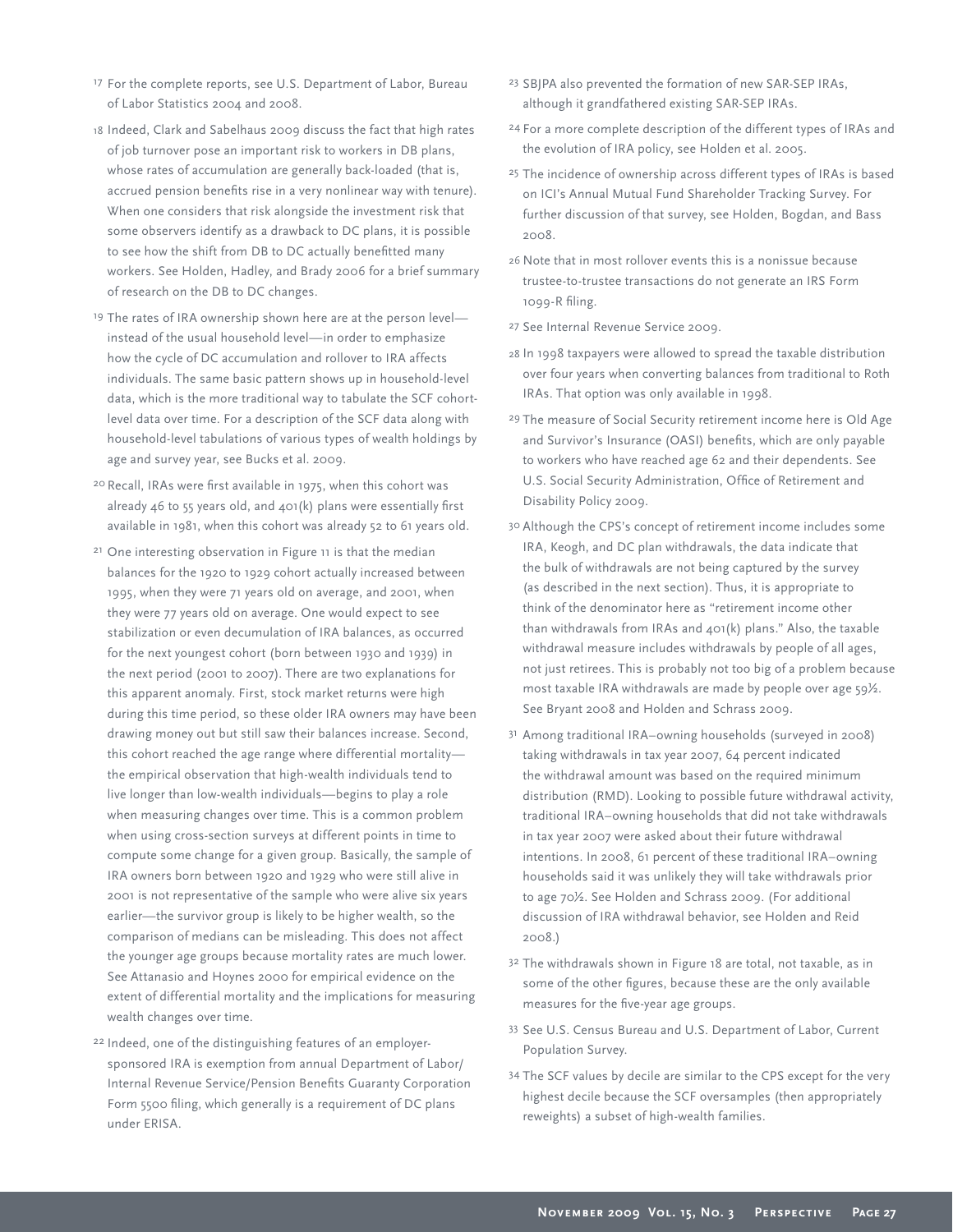# **Glossary**

**cash balance (CB) pension plan:** A type of DB plan where the benefit is defined as the value of a hypothetical "account." The employee can choose to receive benefits either in a lump sum equal to the value of the "account" or as an actuarially equivalent annuity. In a CB plan, each year the employee's "account" is credited with a set percentage of the employee's earnings and an "earnings" credit based on a stated rate of return. Because these DB plans have some characteristics of DC plans, they are often referred to as *hybrid plans*. Contrast **traditional DB plan**.

**catch-up contribution:** Individuals aged 50 or older are permitted to make contributions to an IRA or employersponsored retirement savings plan in excess of the annual contribution limit. In 2009, the catch-up limit was \$1,000 for IRAs, \$2,500 for SIMPLE plans, and \$5,500 for 401(k) plans.

**contribution limit:** Federal law establishes limits for the amount an individual may contribute to an IRA, 401(k), or other retirement savings plan in any given year. In 2009, the annual employee contribution limit for 401(k)s and similar employer-sponsored retirement plans was \$16,500; the annual limit for traditional and Roth IRAs was \$5,000; and the annual limit for SIMPLE IRAs was \$11,500. The limit on the sum of employee and employer contributions for DC plans in 2009 was \$49,000. Individuals aged 50 or older can make additional "catch-up" contributions. These limits are unchanged for 2010. See also **catch-up contribution**.

defined benefit (DB) plan: An employer-sponsored pension plan where the amount of future benefits an employee will receive from the plan is defined, typically by a formula based on salary history and years of service. The amount of contributions the employer is required to make will depend on the investment returns experienced by the plan and the benefits promised. Contrast defined contribution plan.

defined contribution (DC) plan: An employer-sponsored retirement plan, such as a 401(k) plan or a 403(b) plan, in which contributions are made to individual participant accounts. Depending on the type of DC

plan, contributions may be made by the employee, the employer, or both. The employee's benefits at retirement or termination of employment are based on the employee and employer contributions and earnings and losses on those contributions. See also 401(k) plan. Contrast defined **benefit** plan.

**401(k) plan:** A type of DC plan that allows employees to choose to contribute a portion of their salaries into the plan, which defers income taxes on the amounts contributed. Like a traditional IRA, no taxes are due until distributions are taken from the account. In 2006, plans could choose to allow employees to make Roth contributions to a 401(k) plan. These contributions are claimed as taxable income in the year of the contribution, but no taxes are due on qualified distributions. Most  $401(k)$ plans also allow employees to choose how they wish to invest their accounts. See also defined contribution plan.

**individual retirement account (IRA):** A tax-deferred or tax-free retirement account that allows contributions of a limited yearly sum. Congress initially designed IRAs to have two roles: (1) to give individuals not covered by a retirement plan at work a tax-advantaged retirement savings plan, and (2) to play a complementary role to the employer-sponsored retirement system by preserving rollover assets at job separation or retirement. The term IRA is also applied to *individual retirement annuities*, which receive similar tax treatment.

**IRA distribution:** Individuals may take distributions (that is, withdraw funds) from their IRAs prior to retirement, but distributions may be subject to federal income tax, tax penalty, or both. Withdrawals from traditional IRAs before age 59½ are subject to income tax and may be subject to a 10 percent early withdrawal penalty. The earnings portion of withdrawals from Roth IRAs made within five years of contribution or made before age  $59\frac{1}{2}$  are generally subject to income tax and may be subject to the 10 percent penalty (along with the after-tax contribution portion, in some circumstances). For both traditional IRAs and Roth IRAs, the 10 percent penalty does not apply to withdrawals made in cases of death or disability, or if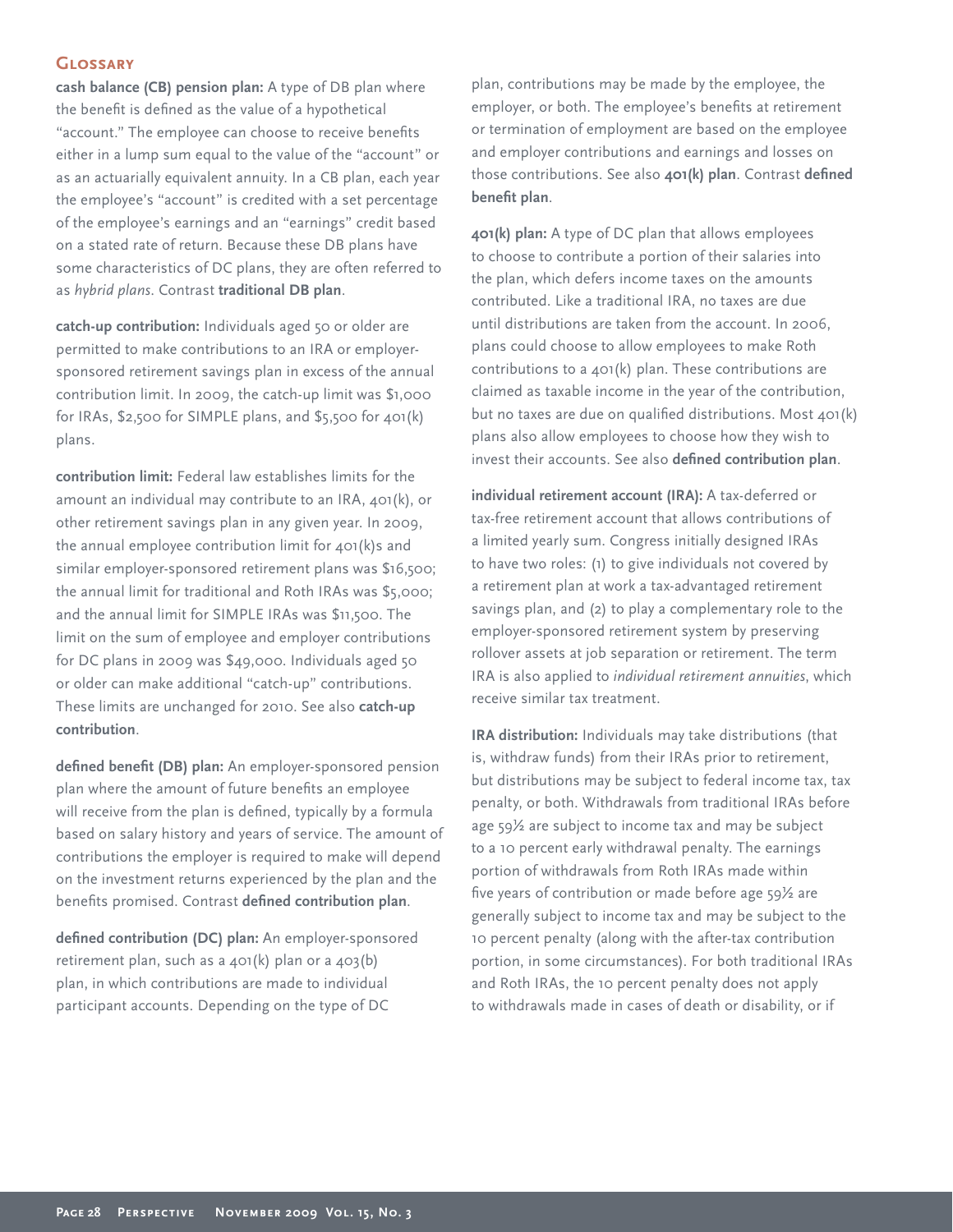used for certain medical expenses, first-time homebuyer expenses, qualified higher-education expenses, health insurance expenses of unemployed individuals, or as part of a series of substantially equal periodic payments made for the life or over the life expectancy of the individual. In addition, provided the five-year holding period is satisfied, the earnings portion of early withdrawals from a Roth IRA made in cases of death, disability, or first-time homebuyer expenses are not subject to income tax.

**required minimum distribution (RMD):** Minimum distribution rules require that beginning at age 70½, the entire amount of a traditional IRA be distributed over the expected life of the individual (or the joint lives of the individual and designated beneficiary). Distributing less than the required amount will result in a tax penalty. Roth IRAs are not subject to required minimum distributions during the account holder's lifetime.

**rollover:** The transfer of an investor's assets from one qualified retirement plan or account (IRA,  $401(k)$ , or other tax-advantaged, employer-sponsored retirement plan) to another—due to changing jobs, for instance—without a tax penalty.

**Roth IRA:** An individual retirement account, first available in 1998, that permits only after-tax (nondeductible) contributions. Earnings on investments in this IRA are not taxed. Distributions of both principal and earnings are generally not subject to federal income tax if taken after age 59½. Distributions of principal before age 59½ are not subject to tax, but investment earnings are generally subject to tax and a 10 percent penalty if taken before age 59½. There are no required distributions during the

account holder's lifetime. See also **IRA distribution** and **required minimum distribution**.

**SIMPLE (Savings Incentive Match Plan for Employees) IRA:**  A tax-favored retirement plan, created in 1996, that small employers can set up for the benefit of their employees. Both employer and employee contributions are allowed in a SIMPLE IRA plan.

**Simplified Employee Pension IRA (SEP-IRA):** A retirement program in which an employer makes contributions to the IRAs on behalf of employees. A *Salary Reduction SEP* (or "*SAR-SEP*") IRA is a SEP IRA that allows employees to contribute their own compensation into the IRA. When Congress created the SIMPLE IRA in 1996, it provided that an employer could not establish a new SAR-SEP plan after 1996. See also **SIMPLE IRA**.

**traditional DB plan:** Traditionally, DB plans calculated benefits in terms of an annual payment that commenced at retirement. Many plans calculated the annual payment amount as a percentage of final pay (or average pay over some number of years), with the percentage based on the number of years worked at the firm. Contrast cash balance **pension plan**.

traditional IRA: The first type of IRA, created in 1974. Individuals may make tax-deductible and nondeductible contributions to these IRAs. Taxes on IRA investment earnings are deferred until they are distributed. Upon distribution, both principal and earnings are subject to federal income tax. Generally, distributions before age 59½ are subject to income tax and a 10 percent penalty. See also **IRA distribution** and **required minimum distribution**.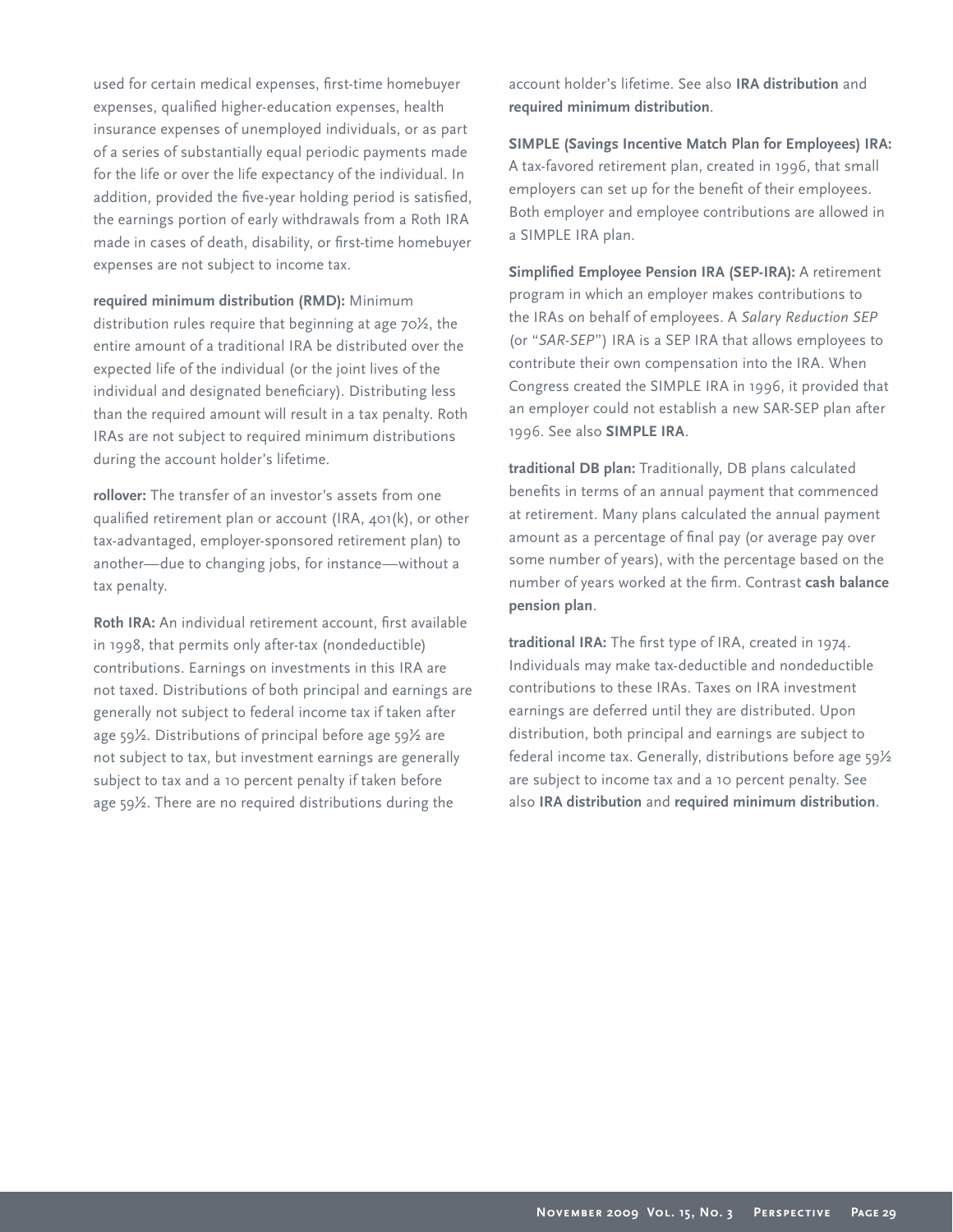### **References**

Attanasio, Orazio P., and Hilary Williamson Hoynes. 2000. "Differential Mortality and Wealth Accumulation." *Journal of Human Resources* 35, no. 1 (Winter): 1–29.

Brady, Peter, Sarah Holden, and Erin Short. 2009. "The U.S. Retirement Market, 2008." *Investment Company Institute Fundamentals* 18, no. 5 (June). Available at www.[ici.org/pdf/fm-v18n5.pdf.](http://www.ici.org/pdf/fm-v18n5.pdf)

Brady, Peter, and Stephen Sigrist. 2008. "Who Gets Retirement Plans and Why?" *Investment Company Institute Perspective* 14, no. 2 (September). Available a[t www.ici.org/](http://www.ici.org/pdf/per14-02.pdf) [pdf/per14-02.pdf.](http://www.ici.org/pdf/per14-02.pdf)

Bryant, Victoria L. 2008. "Accumulation and Distribution of Individual Retirement Arrangements, 2004." *Statistics of Income Bulletin* (Spring): 90–101. Washington, DC: Internal Revenue Service, Statistics of Income Division. Available at [www.irs.gov/pub/irs-soi/04inretirebul.pdf.](http://www.irs.gov/pub/irs-soi/04inretirebul.pdf)

Bucks, Brian K., Arthur B. Kennickell, Traci L. Mach, and Kevin B. Moore. 2009. "Changes in U.S. Family Finances from 2004 to 2007: Evidence from the Survey of Consumer Finances." *Federal Reserve Bulletin* (February): A1–A55. Available at [www.federalreserve.gov/pubs/bulletin/2009/](http://www.federalreserve.gov/pubs/bulletin/2009/pdf/scf09.pdf) [pdf/scf09.pdf.](http://www.federalreserve.gov/pubs/bulletin/2009/pdf/scf09.pdf)

Clark, Robert L., and John Sabelhaus. 2009. "How Will the Stock Market Crash Affect the Choice of Pension Plans?" *National Tax Journal* 62, no. 3 (September): 1–20.

Federal Reserve Board. 2009a. *2007 Survey of Consumer Finances*. Washington, DC: Federal Reserve Board (February). Available at [www.federalreserve.gov/pubs/oss/](http://www.federalreserve.gov/pubs/oss/oss2/2007/scf2007home.html) [oss2/2007/scf2007home.html.](http://www.federalreserve.gov/pubs/oss/oss2/2007/scf2007home.html) 

Federal Reserve Board. 2009b. "Flow of Funds Accounts of the United States, Flows and Outstandings, Second Quarter 2009." *Z.1 Release* (September). Available at [www.federalreserve.gov/releases/z1.](http://www.federalreserve.gov/releases/z1) 

Holden, Sarah, Michael Bogdan, and Steven Bass. 2008. "Ownership of Mutual Funds, Shareholder Sentiment, and Use of the Internet, 2008." *Investment Company Institute Fundamentals* 17, no. 6 (December). Available at [www.ici.org/pdf/fm-v17n6.pdf.](http://www.ici.org/pdf/fm-v17n6.pdf)

Holden, Sarah, Michael Hadley, and Peter Brady. 2006. "401(k) Plans: A 25-Year Retrospective." *Investment Company Institute Perspective* 12, no. 2 (November). Available a[t www.ici.org/pdf/per12-02.pdf.](http://www.ici.org/pdf/per12-02.pdf) 

Holden, Sarah, Kathy Ireland, Vicky Leonard-Chambers, and Michael Bogdan. 2005. "The Individual Retirement Account at Age 30: A Retrospective." *Investment Company Institute Perspective* 11, no. 1 (February). Available at [www.ici.org/pdf/per11-01.pdf.](http://www.ici.org/pdf/per11-01.pdf)

Holden, Sarah, and Brian Reid. 2008. "The Role of Individual Retirement Accounts in U.S. Retirement Planning." In *Recalibrating Retirement Spending and Saving*, ed. John Ameriks and Olivia S. Mitchell: 81–111. Oxford, UK: Oxford University Press for the Wharton School, University of Pennsylvania, Pension Research Council.

Holden, Sarah, and Daniel Schrass. 2009. "The Role of IRAs in U.S. Households' Saving for Retirement, 2008." *Investment Company Institute Fundamentals* 18, no. 1 (January). Available at [www.ici.org/pdf/fm-v18n1.pdf.](http://www.ici.org/pdf/fm-v18n1.pdf)

Internal Revenue Service. 2009. *Publication 590, Individual Retirement Arrangements*. Available a[t www.irs.gov/pub/](http://www.irs.gov/pub/irs-pdf/p590.pdf) [irs-pdf/p590.pdf.](http://www.irs.gov/pub/irs-pdf/p590.pdf)

Investment Company Institute. 2009. "The U.S. Retirement Market, Second Quarter 2009." *Investment Company Institute Fundamentals* 18, no. 5-Q2 (October). Available at [www.ici.org/pdf/09\\_q2\\_retmrkt\\_update.pdf.](http://www.ici.org/pdf/09_q2_retmrkt_update.pdf)

King, Miriam, Steven Ruggles, Trent Alexander, Donna Leicach, and Matthew Sobek, 2004. *Integrated Public Use Microdata Series, Current Population Survey: Version 2.0.*  [Machine-readable database]. Minneapolis, MN: Minnesota Population Center [producer and distributor]. The URL for the IPUMS-CPS site i[s www.cps.ipums.org/cps.](http://www.cps.ipums.org/cps)

Sabelhaus, John. 2000. "Modeling IRA Accumulation and Withdrawals." *National Tax Journal* 53, no. 4 (December): 865–876.

Sabelhaus, John, Michael Bogdan, and Sarah Holden. 2008. *Defi ned Contribution Plan Distribution Choices at Retirement: A Survey of Employees Retiring Between 2002 and 2007.* Washington, DC: Investment Company Institute. Available at [www.ici.org/pdf/rpt\\_08\\_dcdd.pdf.](http://www.ici.org/pdf/rpt_08_dcdd.pdf)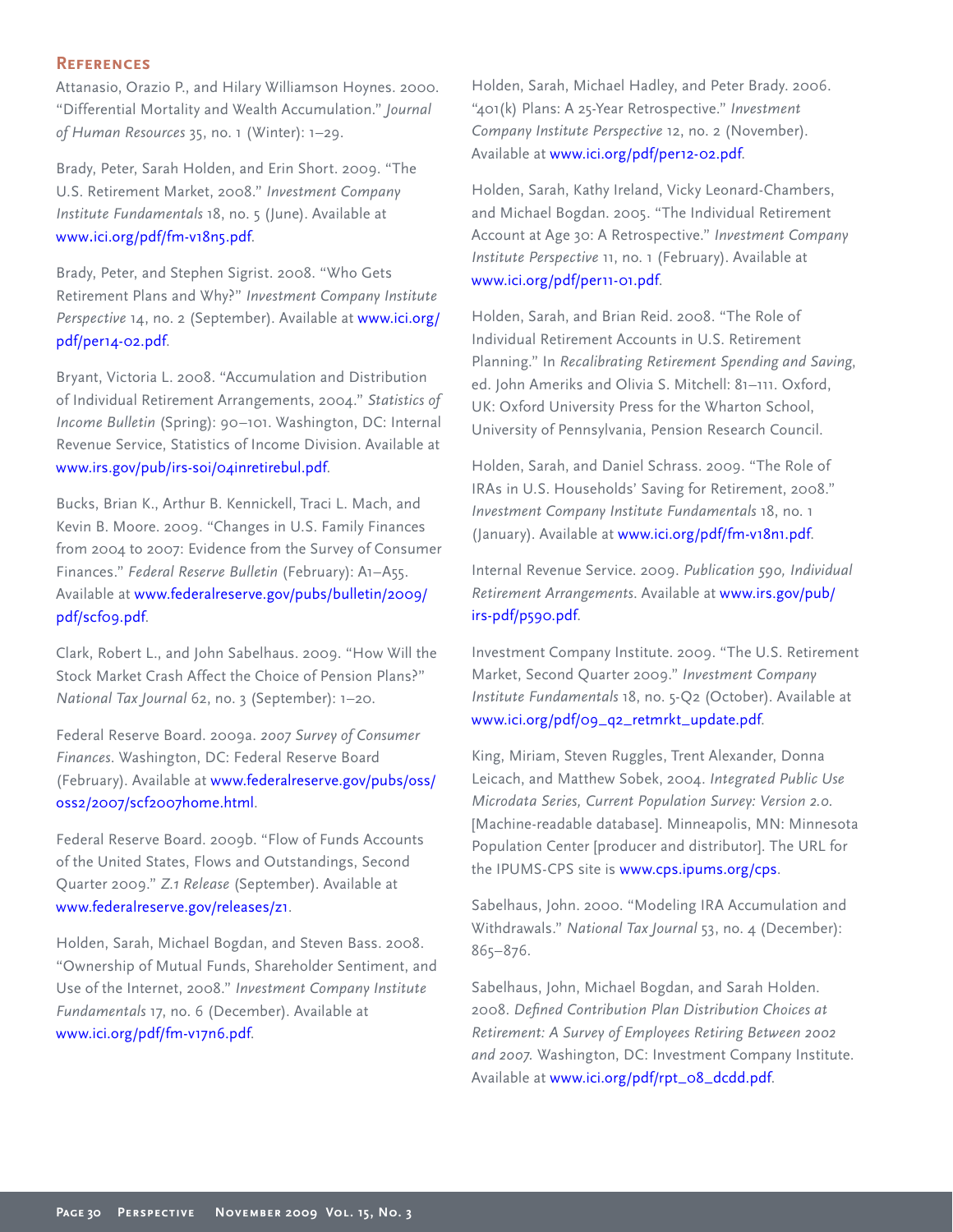U.S. Census Bureau and U.S. Bureau of Labor Statistics. *Current Population Survey*. Available a[t www.census.gov/](http://www.census.gov/cps/) [cps/.](http://www.census.gov/cps/)

U.S. Department of Labor, Bureau of Labor Statistics. 1999. *Employee Benefits in Medium and Large Private Establishments, 1997*. Washington, DC: U.S. Department of Labor, Bureau of Labor Statistics. Available a[t www.bls.gov/](http://www.bls.gov/ncs/ebs/sp/ebbl0017.pdf) ncs/ebs/sp/ebbloo17.pdf.

U.S. Department of Labor, Bureau of Labor Statistics. 2004. "Median years of tenure with current employer for employed wage and salary workers by age and sex, selected years, 2004." *Economic News Release* (September 21). Available a[t www.bls.gov/news.release/archives/](http://www.bls.gov/news.release/archives/tenure_09212004.pdf) [tenure\\_09212004.pdf.](http://www.bls.gov/news.release/archives/tenure_09212004.pdf)

U.S. Department of Labor, Bureau of Labor Statistics. 2007. National Compensation Survey: Employee Benefits in *Private Industry in the United States, 2005*. Washington, DC: U.S. Department of Labor, Bureau of Labor Statistics. Available a[t www.bls.gov/ncs/ebs/sp/ebbl0022.pdf.](http://www.bls.gov/ncs/ebs/sp/ebbl0022.pdf)

U.S. Department of Labor, Bureau of Labor Statistics. 2008. "Median years of tenure with current employer for employed wage and salary workers by age and sex, selected years, 2008." *Economic News Release* (September 26). Available a[t www.bls.gov/news.release/archives/](http://www.bls.gov/news.release/archives/tenure_09262008.pdf) [tenure\\_09262008.pdf.](http://www.bls.gov/news.release/archives/tenure_09262008.pdf)

U.S. Department of Labor, Employee Benefits Security Administration. 2004. *Private Pension Plan Bulletin, Abstract of 1999 Form 5500 Annual Reports* (Summer). Washington, DC: U.S. Department of Labor, Employee Benefits Security Administration. Available at [www.dol.gov/](http://www.dol.gov/ebsa/pdf/1999pensionplanbulletin.pdf) [ebsa/pdf/1999pensionplanbulletin.pdf.](http://www.dol.gov/ebsa/pdf/1999pensionplanbulletin.pdf) 

U.S. Department of Labor, Employee Benefits Security Administration. 2008. *Private Pension Plan Bulletin Abstract of 2006 Form 5500 Annual Reports* (December; Version 1.0). Washington, DC: U.S. Department of Labor, Employee Benefits Security Administration. Available at [www.dol.gov/](http://www.dol.gov/ebsa/pdf/2006pensionplanbulletin.pdf) [ebsa/pdf/2006pensionplanbulletin.pdf.](http://www.dol.gov/ebsa/pdf/2006pensionplanbulletin.pdf) 

U.S. Department of Labor, Employee Benefits Security Administration. 2009. *Private Pension Plan Bulletin Historical Tables and Graphs* (February; Version 1.0). Washington, DC: U.S. Department of Labor, Employee Benefits Security Administration. Available a[t www.dol.gov/](http://www.dol.gov/ebsa/pdf/1975-2006historicaltables.pdf) [ebsa/pdf/1975-2006historicaltables.pdf.](http://www.dol.gov/ebsa/pdf/1975-2006historicaltables.pdf)

U.S. Social Security Administration, Office of Retirement and Disability Policy. 2009. *Annual Statistical Supplement to the Social Security Bulletin, 2008* (March). Washington, DC: U.S Social Security Administration. Available at [www.ssa.gov/policy/docs/statcomps/supplement/2008/](http://www.ssa.gov/policy/docs/statcomps/supplement/2008/supplement08.pdf) [supplement08.pdf.](http://www.ssa.gov/policy/docs/statcomps/supplement/2008/supplement08.pdf)

The Vanguard Group. 2009. *How America Saves 2009: A Report on Vanguard 2008 Defi ned Contribution Plan Data*. Valley Forge, PA: The Vanguard Group, Vanguard Center for Retirement Research. Available a[t https://institutional.](https://institutional.vanguard.com/iam/pdf/HAS09.pdf) [vanguard.com/iam/pdf/HAS09.pdf.](https://institutional.vanguard.com/iam/pdf/HAS09.pdf)